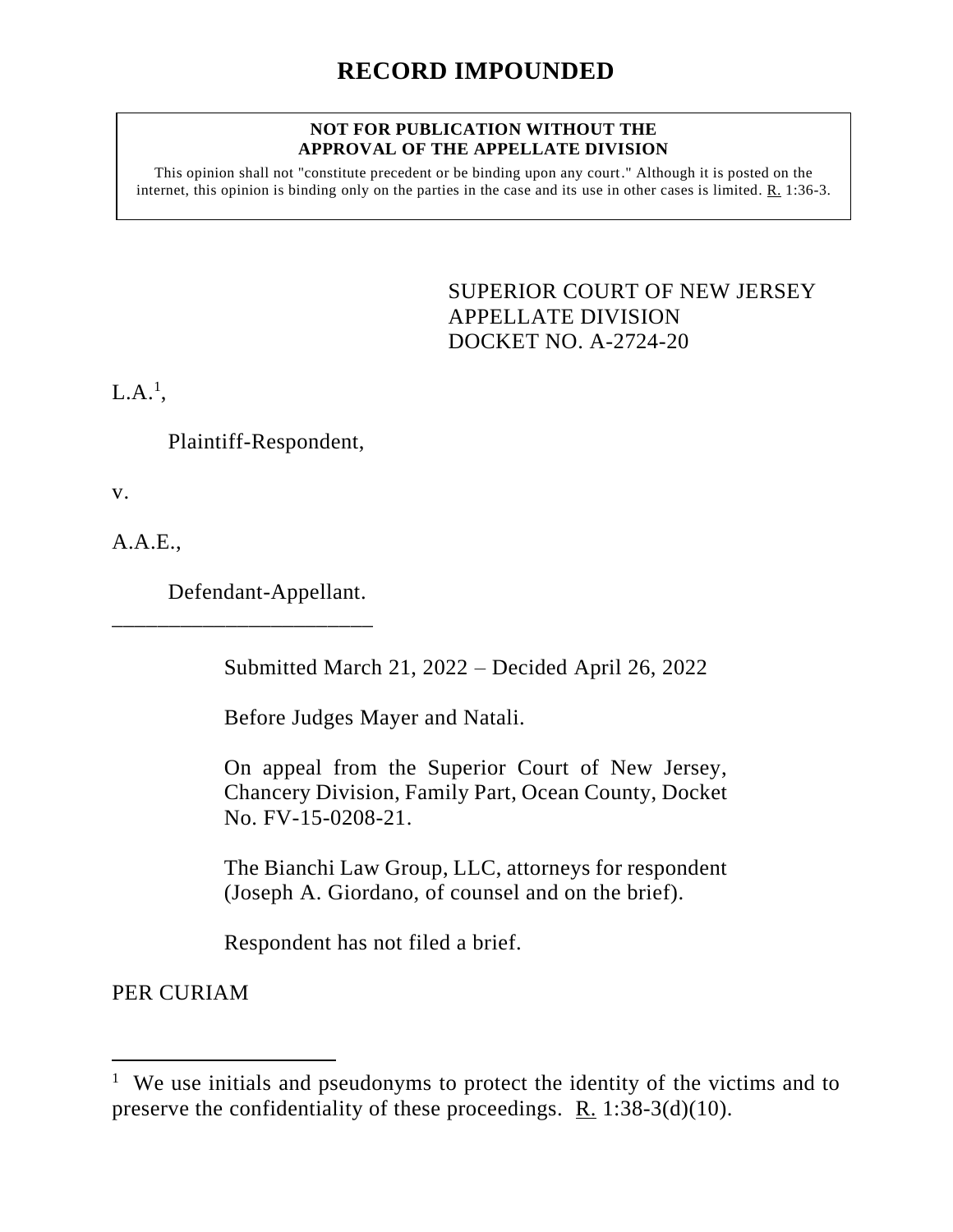Defendant A.A.E. appeals from an April 21, 2021 final restraining order (FRO) entered against him pursuant to the Prevention of Domestic Violence Act (PDVA), N.J.S.A. 2C:25-17 to -35. We affirm.

# I.

After a telephonic hearing, in which plaintiff testified, a municipal court judge concluded defendant committed the predicate act of harassment, N.J.S.A. 2C:33-4(c), and granted plaintiff's request for a temporary restraining order (TRO). The judge included plaintiff's then-boyfriend, A.A. (Alan), as a protected party, as he had been the subject, along with plaintiff, of defendant's harassing and vulgar communications underpinning the judge's harassment finding.

Defendant was served with the TRO on August 1, 2020. Plaintiff later amended the TRO, first on August 11, 2020 and again on August 25, 2020, to include details regarding the prior history of domestic violence between the parties. Specifically, the amended TROs outlined various arguments and physical violence occurring between May 2017 to February 2020. Defendant was served with the August 25, 2020 amended TRO that same day.

Defendant appealed the TRO nearly three months later, on November 10, 2020, alleging that it was improperly entered. He attributed his delay in filing

2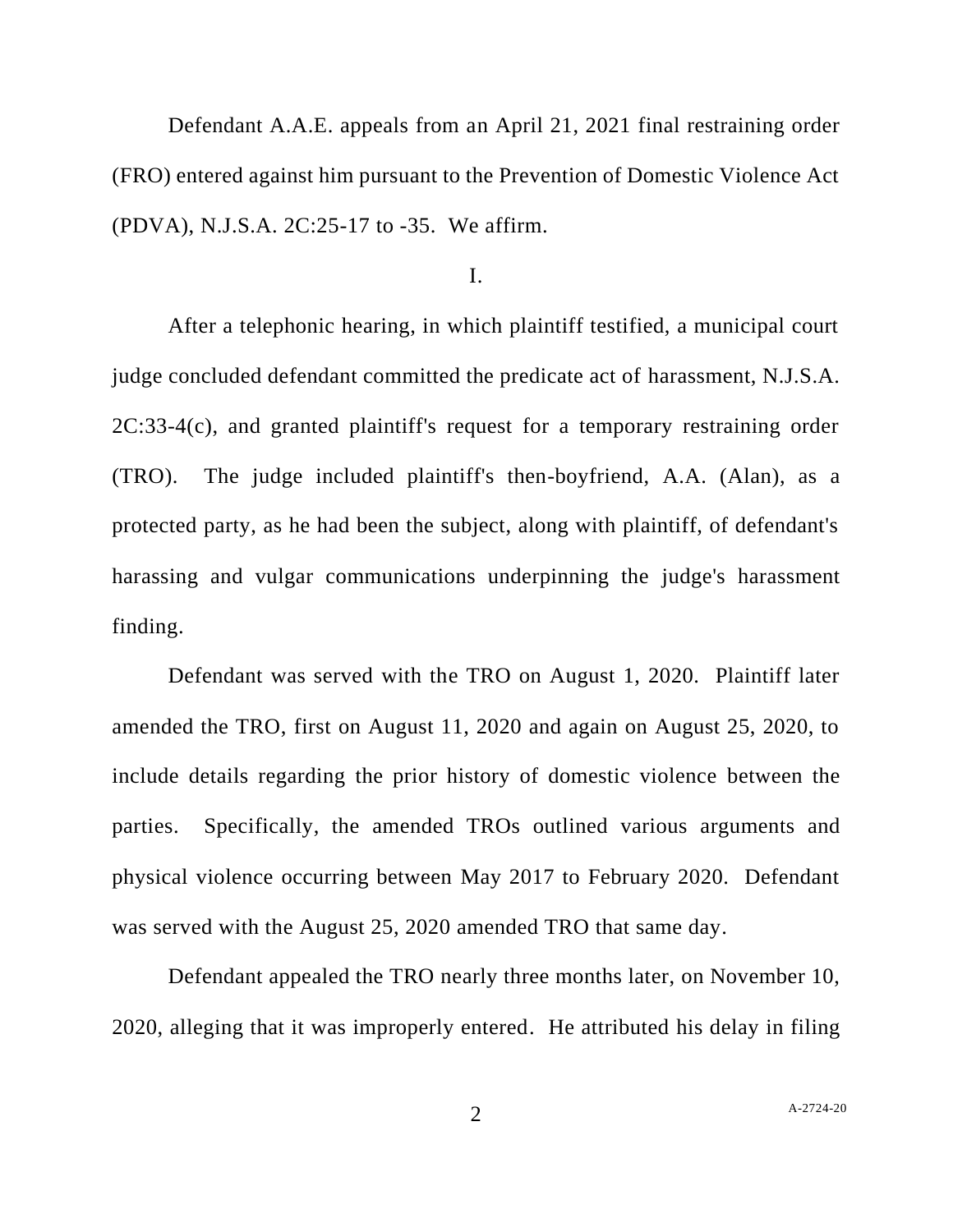to "much back and forth with [Point Pleasant Beach municipal court] for nearly two months" in an effort to obtain the audio recording from the telephonic TRO hearing. Defendant denied committing the predicate act of harassment, claiming any offensive communication had been directed only at Alan, not plaintiff. Defendant further emphasized that at the time of plaintiff's application, he had not directly communicated with her for approximately five months, and therefore maintained "the time and expense of a trial" was unnecessary.

On March 17, 2021, the parties appeared for a virtual hearing before a Superior Court judge. As best we can discern from the record, the inordinate three-month delay between defendant's appeal and the scheduled hearing was due in part to defendant's inability to obtain the recording of the TRO application, and his requests for an in-person hearing with respect to that appeal, despite the difficulties in scheduling such a proceeding due to the COVID-19 pandemic.

At the March 17th proceeding, defense counsel renewed his request for an in-person hearing as it related to his appeal and assumedly, any FRO hearing, but the court rejected the request, explaining that the "downsides" of a virtual hearing did not outweigh the risk of an in-person hearing, which it did not foresee happening for a "long, long time." Because the proceedings had already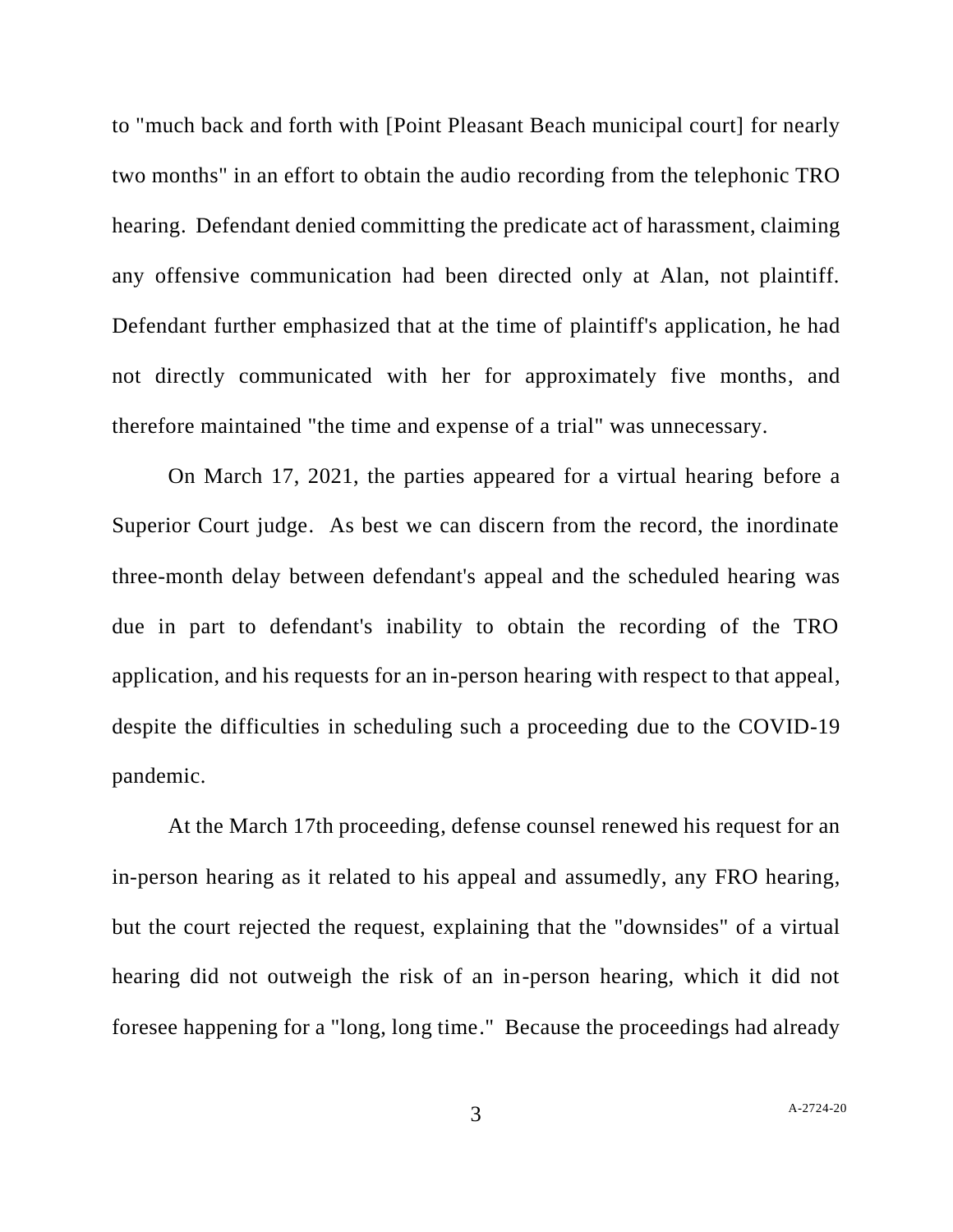been delayed, the court determined the best course was to proceed to a virtual FRO hearing rather than first address defendant's appeal of the TRO. The court did, however, grant defendant's request for an adjournment to permit his counsel to prepare for the hearing which was conducted before a different judge.

Judge Deborah L. Gramiccioni presided over the FRO hearing, where plaintiff was the only witness, and during which she testified largely consistent with her testimony in support of the TRO. Specifically, plaintiff stated that throughout their relationship, defendant had been physically, mentally, and emotionally abusive toward her. She explained that the pair broke off their engagement in November 2019, but "continued to try to work things out" through the beginning of January 2020. Thereafter, defendant began sending her harassing text messages and emails that "fluctuate [d] from, I love you ... I'm supposed to marry you" to calling her insulting names and stating, "you're ruining my life. You're going to regret this."

After she blocked defendant's phone number in November 2019, plaintiff testified that defendant began to email her, which continued through March 2020. The emails used crude language, and insulted Alan, who also worked at the Passaic County Sheriff's Office. The emails also threatened plaintiff's job, stating that she would never "advance . . . as long as he's around."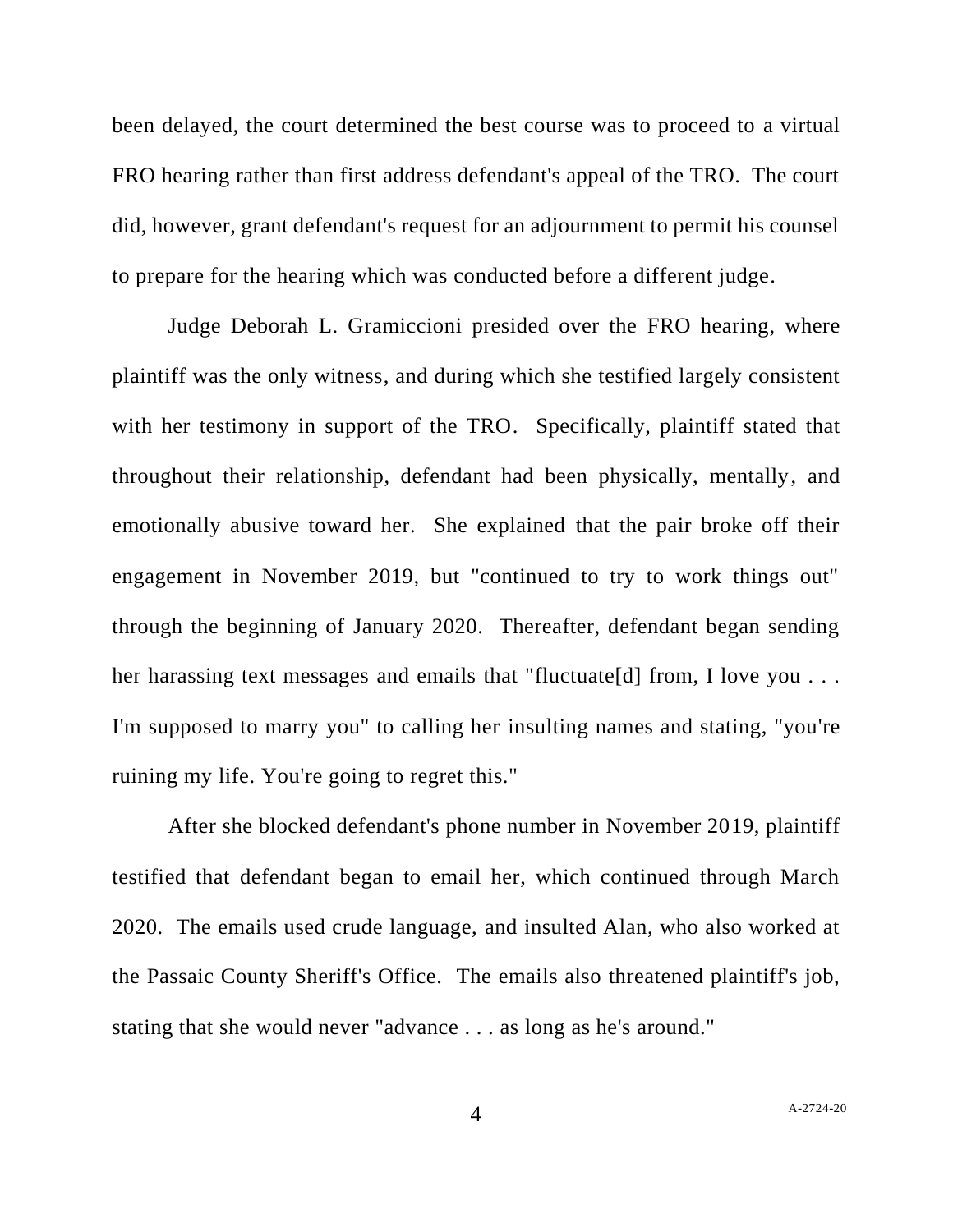Plaintiff also testified that beginning in May 2020, Alan began to receive phone calls and text messages from "phony numbers" she believed belonged to defendant. One text message requested Alan ask plaintiff about the time she and defendant engaged in a "sexual situation," which plaintiff testified nobody else knew about. Alan also received a text claiming plaintiff had previous relationships with other police officers, which was consistent with defendant's prior accusations that plaintiff was "sleeping with multiple officers that work[ed] within [the] department."

Additional messages threatened Alan's job and warned that he should "get used to staying at [his] post." Plaintiff testified that she believed these texts came from defendant because he had authority to assign officer posts in his position as sergeant. The text messages continued throughout the summer, with Alan receiving another "set of texts" in June 2020 after plaintiff and Alan became engaged. At that point, plaintiff reported the text messages to the Internal Affairs division of the Sheriff's Office, to her direct supervisor, and to the PBA president.

On the evening of July 31, 2020, Alan received numerous calls from defendant's phone number, which Alan saved in his phone. Alan also received various threatening text messages from unknown numbers that night, including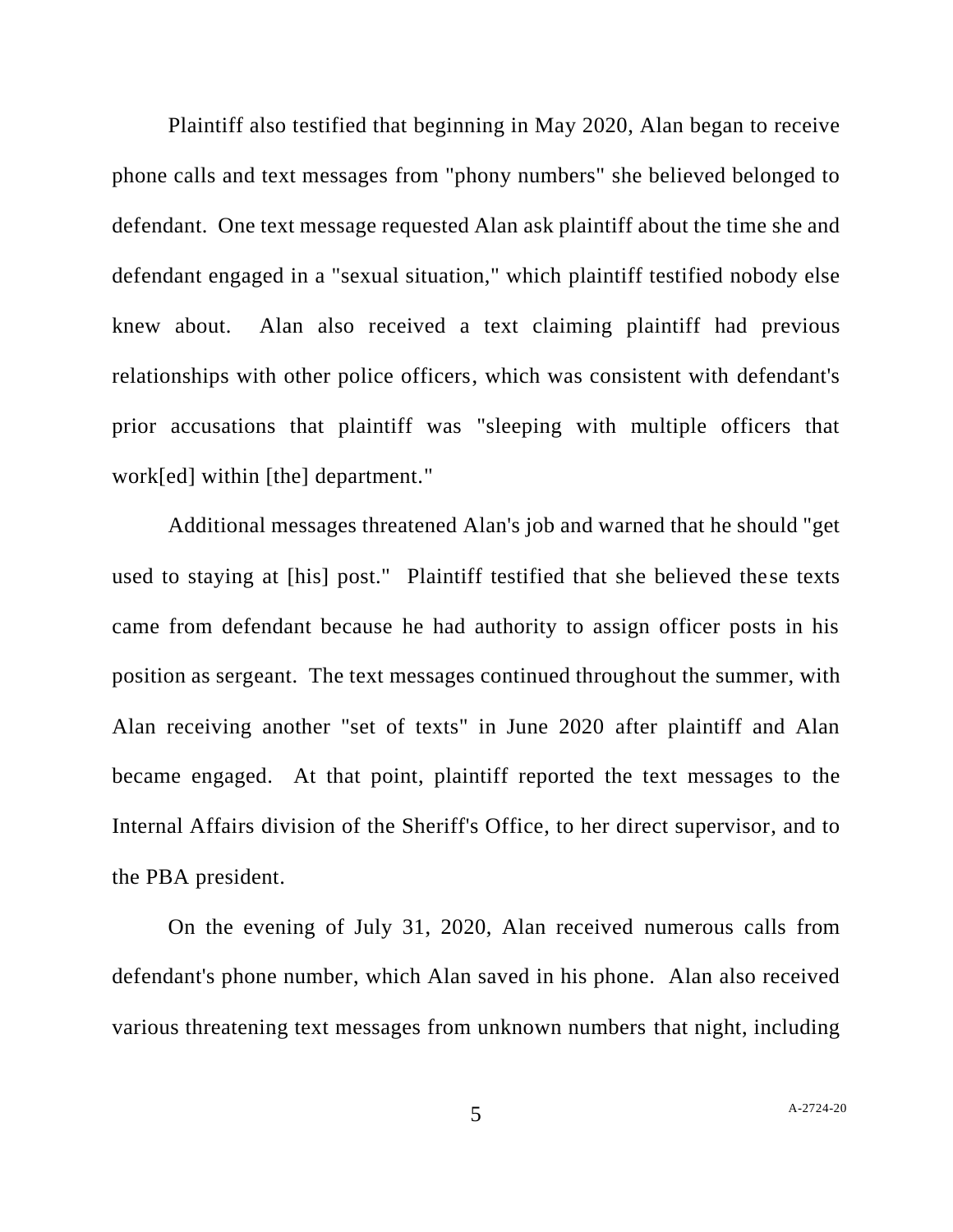one that stated, "[y]ou're . . . known to other cops as dirty . . . [and] as a fiancé stealer." Plaintiff testified that she was standing next to Alan as he received the text messages, and she read the messages off his phone. Other texts referred to plaintiff, stating "[t]hat whore is damaged goods." Plaintiff stated she recognized that phrase specifically, as defendant previously called her "damaged goods."

Alan's telephone call log from July 31, 2020 also revealed various calls from the same unknown number that sent the aforementioned text messages. When plaintiff and Alan answered those calls, a computerized female voice appeared to direct insults toward plaintiff, stating, "Your [d]ad's a pedophile. Your girl has a hairy ass." Alan also received voicemails with the same computerized female voice, calling him a "fatso" and a "coward," and challenged Alan to come see him to "stand up for that whore." At least four of these voicemails came from defendant's number. Plaintiff testified that additional voicemails from unknown numbers used "the same female computerized voice that [she] heard when one of the phone calls that came from [defendant's] phone number was answered."

Plaintiff also detailed numerous incidents of domestic violence throughout her relationship with defendant, including several occasions when

6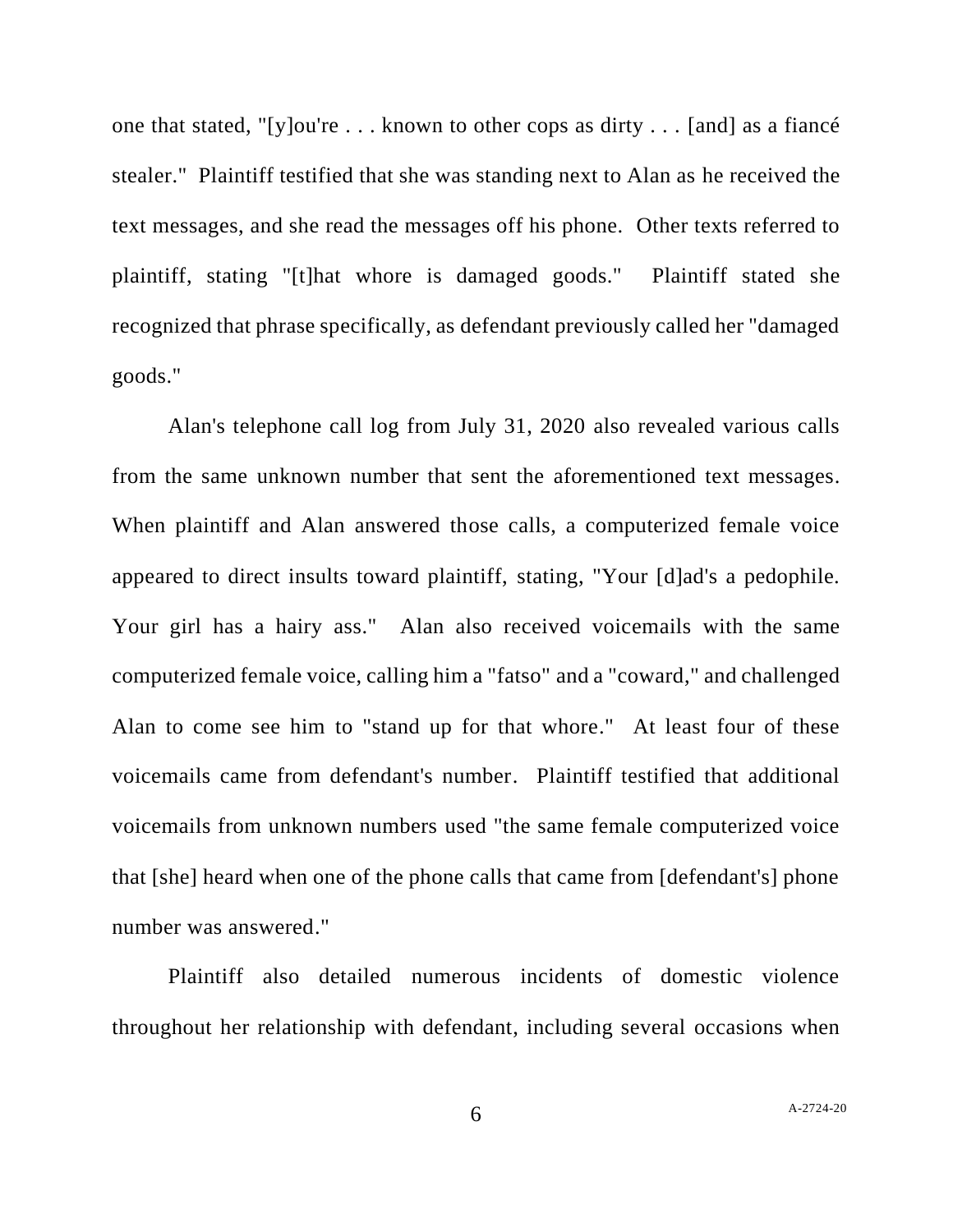defendant physically assaulted her. During one incident, defendant "got angry . . . grabbed [plaintiff] by both of [her] arms and . . . [plaintiff] got tossed into the wall," and she briefly blacked out. On another, he punched plaintiff's rear-view mirror off her windshield because he hated seeing her prayer beads in her car and "didn't like the fact that [she] was Muslim."

Plaintiff also recounted an incident from August of 2019, when she returned to her house at approximately 2:00 a.m. and received a phone call from defendant. He asked why she had returned home so late and admitted that he had been watching her. She testified that she noticed defendant's car parked outside her house, which she had seen him do on several previous occasions. She also stated that she noticed his supervisor drive by her house "multiple times."

Plaintiff further testified that defendant would exhibit controlling and jealous behavior, specifically recalling an incident in October 2019 when defendant became angry that she did not use a password associated with him to set up a new television. Defendant picked up plaintiff "by both of [her] arms and . . . dangled [her] over the stairs," threatening to kill her.

Plaintiff explained she filed for a TRO because she "felt scared" and "very harassed." She stated that she believed defendant was "terroriz<sup>[ing]"</sup> her by

7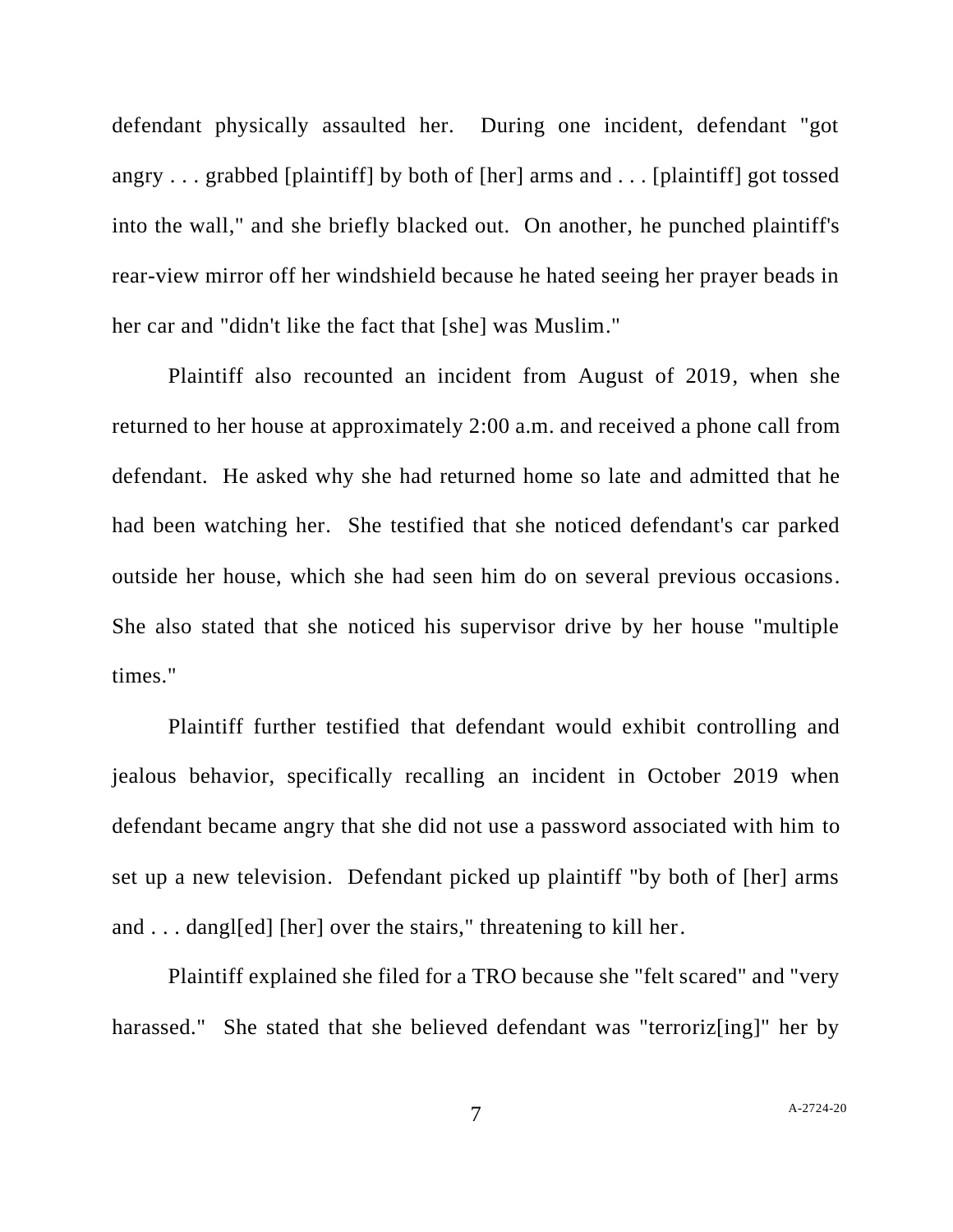sending messages to Alan. Plaintiff confirmed that the last direct communication she had with defendant was on March 2, 2020, but felt confident the texts Alan received from unknown numbers came from defendant because "[t]hey were things that only [she] and [defendant] would know." She stated that she believed defendant directed the messages to Alan because he was "simply the vessel that was being used to get to [her]." Defendant did not testify nor offer any evidence in his defense.

Judge Gramiccioni granted plaintiff's request for a FRO and issued an attendant April 21, 2021 order. In her accompanying oral decision, the judge first concluded that the court had jurisdiction under N.J.S.A. 2C:25-19(d) based on the parties' dating relationship. The judge also made extensive and detailed credibility determinations that credited plaintiff's testimony and specifically noted "there was a vividness that she was able to bestow through her testimony even without the corroborating exhibits."

Judge Gramiccioni next analyzed the two-part **Silver<sup>2</sup>** test, and concluded plaintiff established by a preponderance of credible evidence the predicate act

<sup>&</sup>lt;sup>2</sup> Under  $\frac{\text{Silver}}{\text{Set}}$ , before entering a FRO, the court must find: (1) defendant committed a predicate act within N.J.S.A. 2C:25-19(a); and (2) a FRO is necessary to protect the victim from immediate danger or to prevent further abuse. Silver v. Silver, 387 N.J. Super. 112, 125-27 (2006).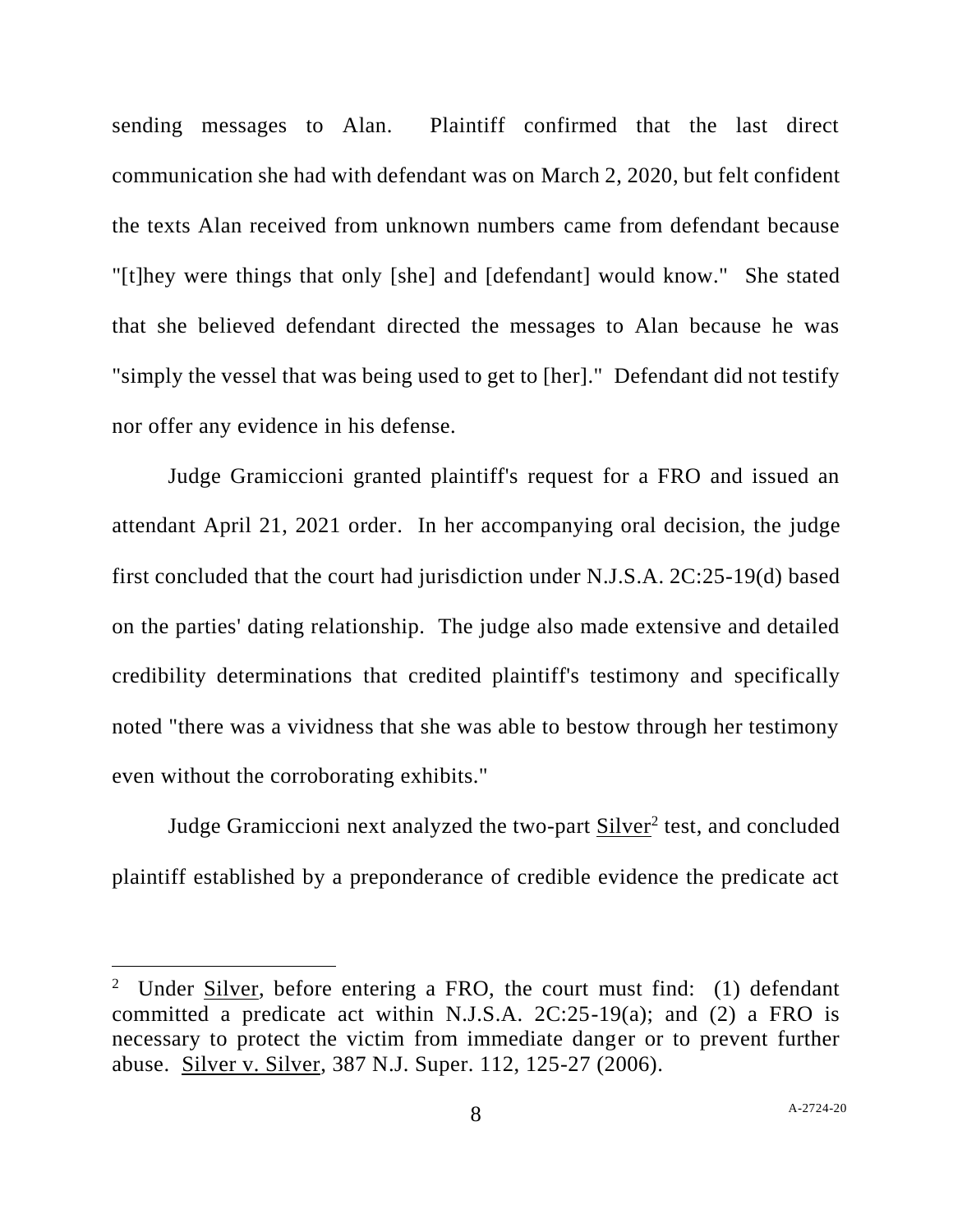of harassment. Relying on N.J.S.A. 2C:33-4 and State v. Castagna, 387 N.J. Super. 598, 605 (App. Div. 2006), the judge found that though defendant directed many of the harassing communications toward Alan, defendant intended those messages to be delivered to the plaintiff. The judge specifically noted that the voicemails and phone calls that employed a computerized female voice were "designed to harass the plaintiff . . . using her fiancé as [defendant's] conduit."

Judge Gramiccioni characterized defendant's messages as crude and "offensively coarse." Highlighting plaintiff's testimony that she had seen defendant outside her house on various occasions, the judge further found it was "not entirely a coincidence" that Alan received harassing text messages while he was "physically with plaintiff." Judge Gramiccioni explained "defendant knew or at least had assumed that the plaintiff was with her fiancé when he sent those messages to her fiancé. And that, too, undergirds the [c]ourt's findings that the defendant intended those communications be communicated to the plaintiff specifically." The judge also determined that Alan never initiated the conversations or antagonized defendant.

Finally, Judge Gramiccioni found defendant's actions established a "course of repeated conduct designed to harass" under subsection (c) of the

9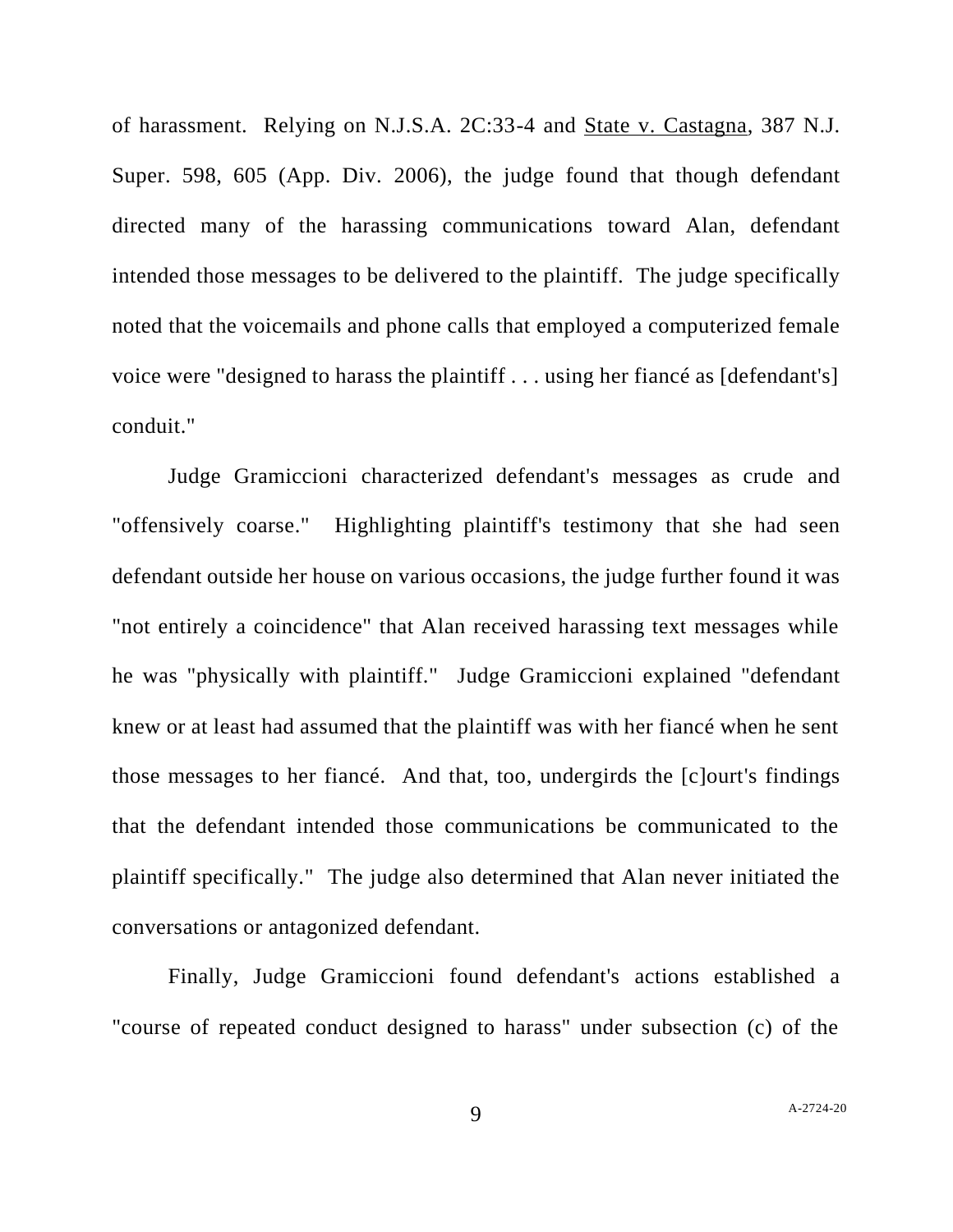harassment statute. She determined defendant's conduct to be "so utterly controlling in nature that it does defy not only common sense but decorum in civil society."

Under the second Silver prong, the judge analyzed the statutory factors under N.J.S.A.  $2C:25-29(a)(1)$  through (6), finding "complete attempts to control the plaintiff through . . . physical and emotional behavior by the defendant." The judge also determined plaintiff did not harbor an ulterior motive that defendant be fired from his job. Given the prior history of domestic violence, Judge Gramiccioni concluded the second prong of Silver had been satisfied and plaintiff was entitled to a final restraining order against defendant that included Alan as a protected party.

This appeal followed in which defendant raises four arguments. First, defendant maintains the virtual nature of the proceedings violated his due process rights. Second, he contends the court's failure to hold a hearing with respect to the appeal of the temporary restraining order (TRO) violated his rights under N.J.S.A. 2C:25-28(i). Third, he argues the FRO should be vacated because he did not commit the predicate act of harassment. Finally, he maintains court erred when it admitted text messages and computerized female voicemails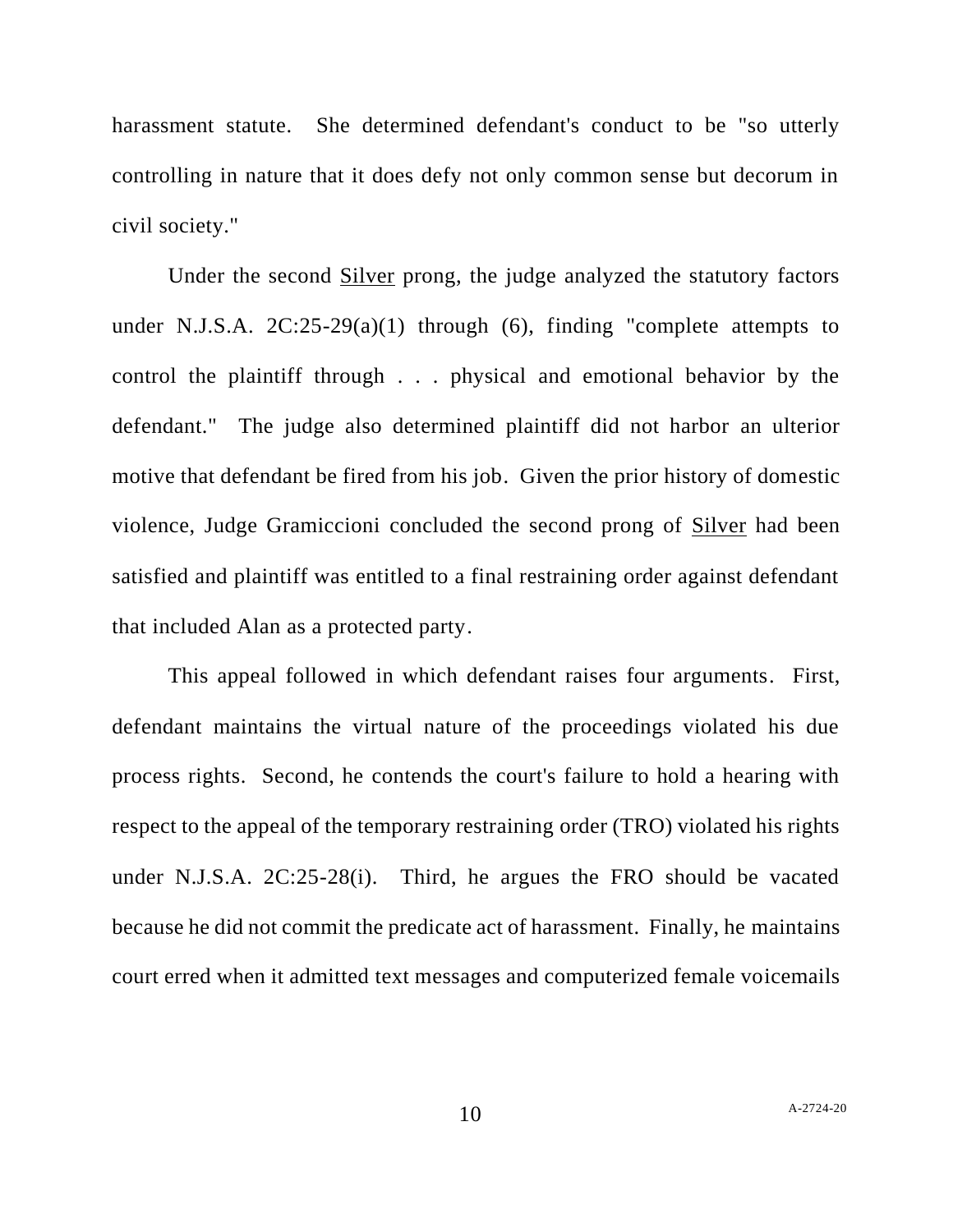from unknown numbers, as those communications constituted unauthenticated and inadmissible hearsay.

We have considered defendant's arguments and affirm substantially for the reasons expressed in Judge Gramiccioni's thorough and comprehensive April 21, 2021 oral decision. We add the following to amplify our decision and to address the specific arguments raised by defendant on appeal.

## II.

As noted, defendant argues his due process rights were violated when he was "forced" to participate in a virtual trial and contends that the court failed to consider whether plaintiff's virtual testimony satisfied the requirements of Pathri v. Kakarlamath, 462 N.J. Super. 208, 212 (App. Div. 2021). We disagree.

Our Supreme Court recently recognized the technological problems that arise in virtual settings, noting that "virtual proceedings are a temporary measure invoked to meet an extraordinary, life-threatening public health crisis" because "the criminal and civil justice system cannot stand still." State v. Vega-Larregui, 246 N.J. 94, 136 (2021). There, the Court concluded that the virtual nature of a grand jury proceeding did not violate the fundamental fairness doctrine or defendant's constitutional rights, as the court took diligent precautions to preserve the sanctity of these proceedings. Id. at 134.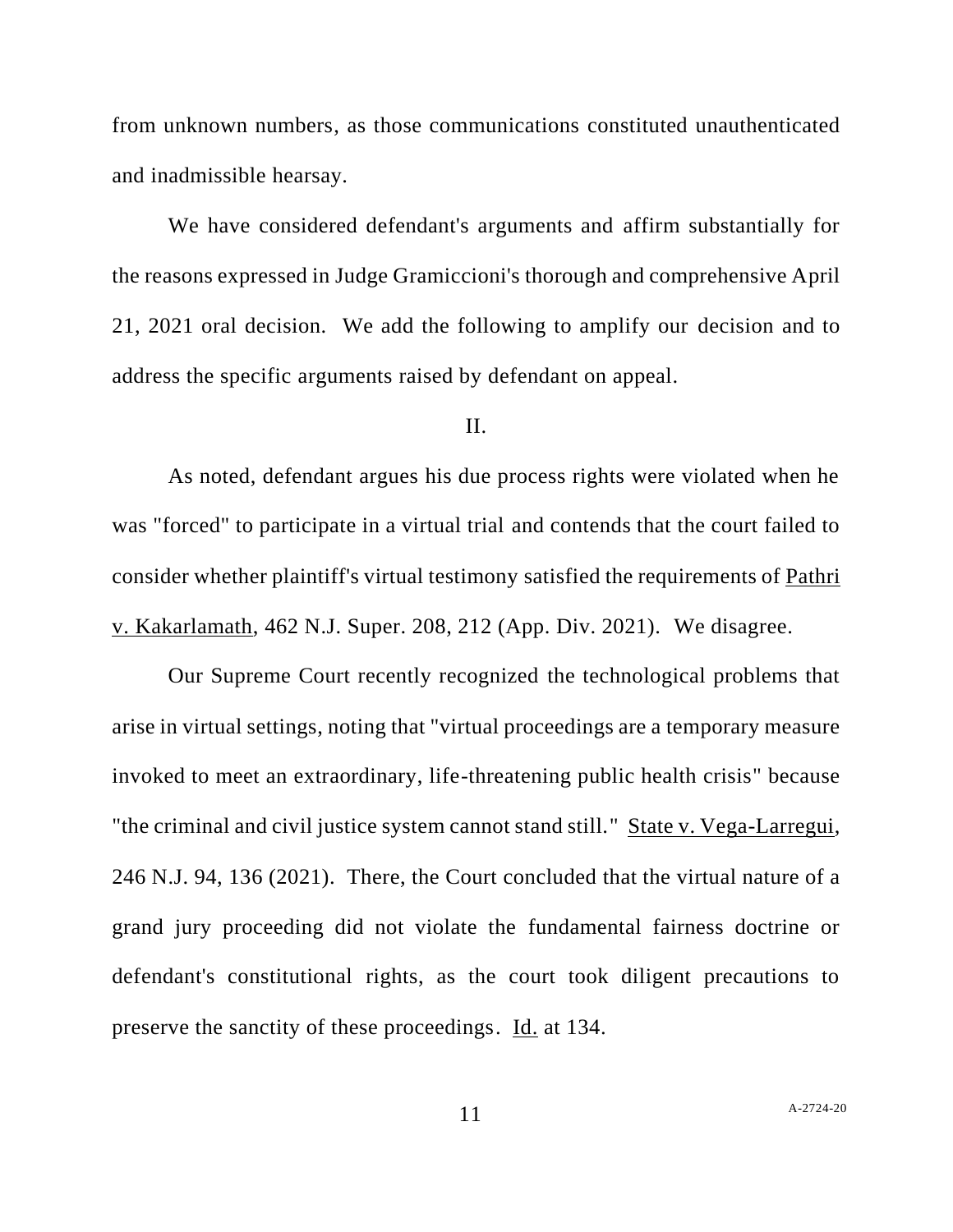On the other hand, in D.M.R. v. M.K.G., 467 N.J. Super. 308, 320-22 (App. Div. 2021), we concluded defendant's due process rights had been violated when the court held a remote FRO trial over Zoom that consisted of several "irregularities." In D.M.R., plaintiff's mother was present in the room with him throughout the trial and spoke during his testimony; the parties improperly addressed one another directly; and the court questioned plaintiff's mother in a manner that resembled advocacy. Ibid. We emphasized that during a virtual trial, "each witness must be alone while remotely testifying . . . to 'discourage collusion and expose contrived testimony."  $\underline{\text{D.M.R.,}}$  467 N.J. Super. at 320 (quoting Morton Bldgs. Inc. v. Rezultz, Inc., 127 N.J. 227, 233 (1992)). Because of these errors, we concluded that the defendant had been deprived of her due process rights. Id. at 322.

Prior to the COVID-19 pandemic, we outlined factors for courts to consider in determining whether to allow witnesses to testify via video transmission. Pathri, 462 N.J. Super. at 212. These factors include, among others, "the witness' importance to the proceeding [and] the severity of the factual dispute to which the witness will testify," "whether the factfinder is a judge or a jury," and "the delay caused by insisting on the witness' physical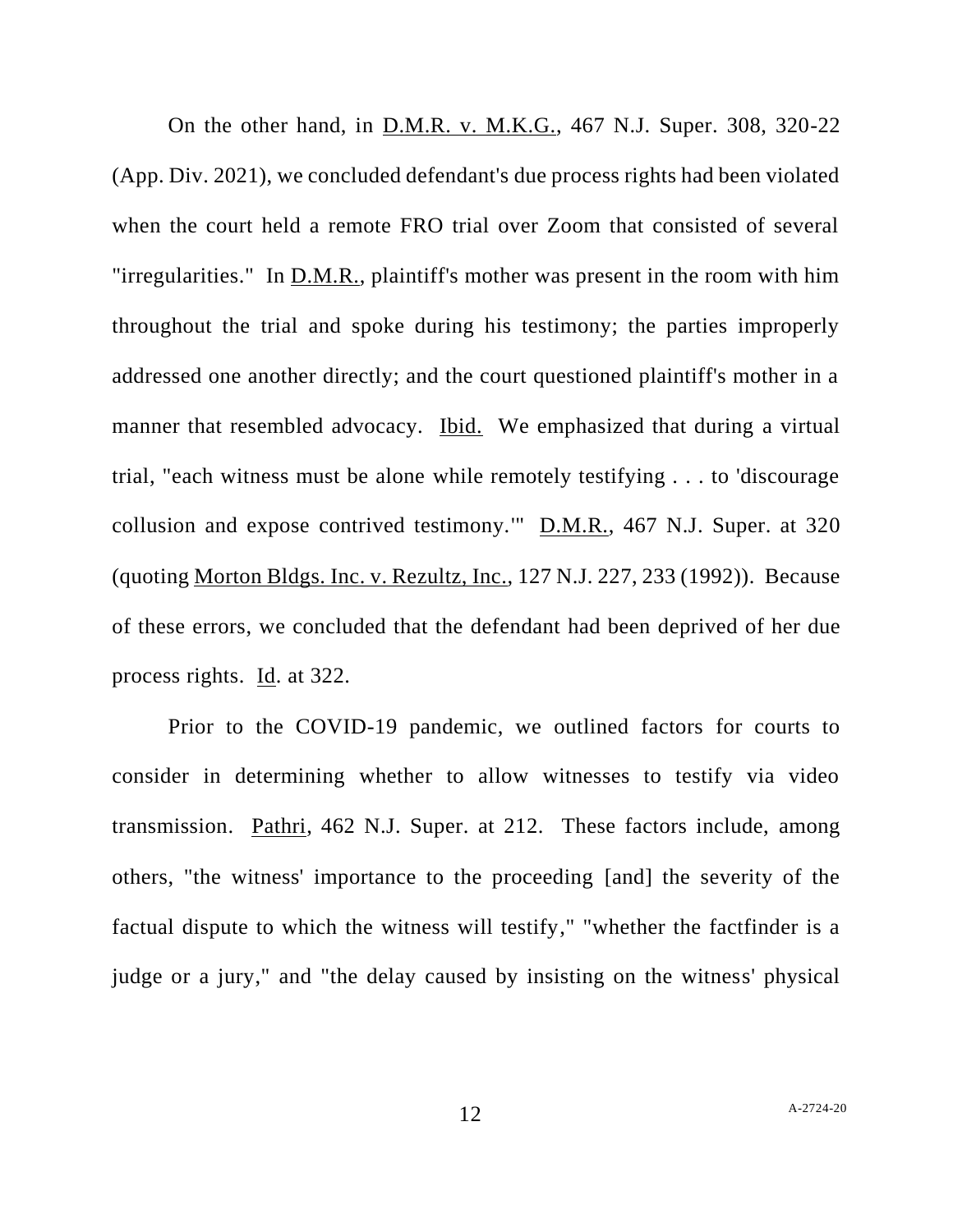appearance in court versus the speed and convenience of allowing the transmission in some other manner." Id. at 216.

We are satisfied that the virtual format of the trial did not violate defendant's due process rights. First, the Zoom trial did not suffer from the same procedural infirmities as those in D.M.R. Indeed, the judge began trial emphasizing the expectation that "[t]here are rules of the court [and] a decorum that adheres even in these virtual cases."

The judge also instructed all parties to stop speaking should an objection be lodged and informed counsel and the parties of the "mutual sequestration order" requiring:

> [A]ll witnesses to either remain in the breakout room or 'on standby' as the case may be. Meaning that they have to be outside the virtual courtroom until such time as they are called to testify. Obviously, this does not include the plaintiff and the defendant. But the Sequestration Order also prohibits any witness, that does include the plaintiff and the defendant, from discussing the nature or anything relating to their own testimony with any witness who has not yet been called.

Nothing in the record suggests prospective witnesses, or other third parties, were present in the room with plaintiff or defendant, nor did plaintiff and defendant ever address each other.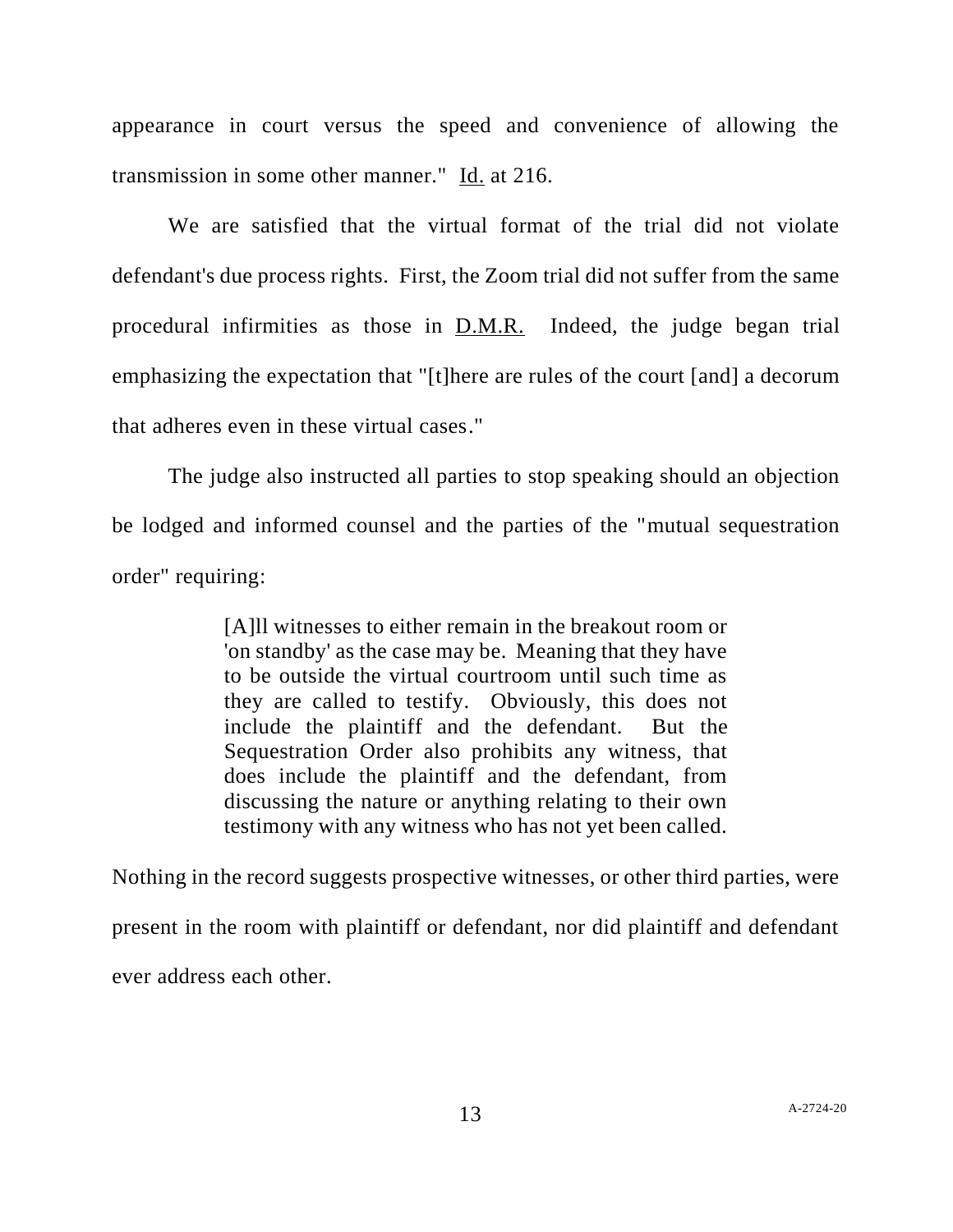We also reject defendant's reliance on Pathri, 462 N.J. Super. at 216. Weighing the factors addressed in that case, we are satisfied that proceeding virtually was the proper course. While plaintiff was the only witness, the factfinder was a judge experienced with Zoom trials and the associated complexities. In addition, the delay involved with awaiting an in-person proceeding weighed in favor of proceeding virtually in this case. Ibid. This is best explained by the fact that only on June 15, 2021 did the New Jersey Judiciary authorize "up to 50%" of judiciary staff to be present on-site, and at that point, courts remained closed to the public, "except in emergencies and other limited situations." See Notice to the Bar, COVID-19 – Next Phase of Court Operations: (1) Continued Increase in On-Site Presence of Judges and Employees; (2) Expanded Capacity for In-Person Court Events; and (3) Continuation of Certain Proceedings Remotely (June 2, 2021).

In sum, we are satisfied that the virtual format of the trial did not deprive defendant of his due process rights. The record reflects that the court maintained the formality of the proceedings, ably managed objections, and the parties exhibited the "decorum" requested before testimony began.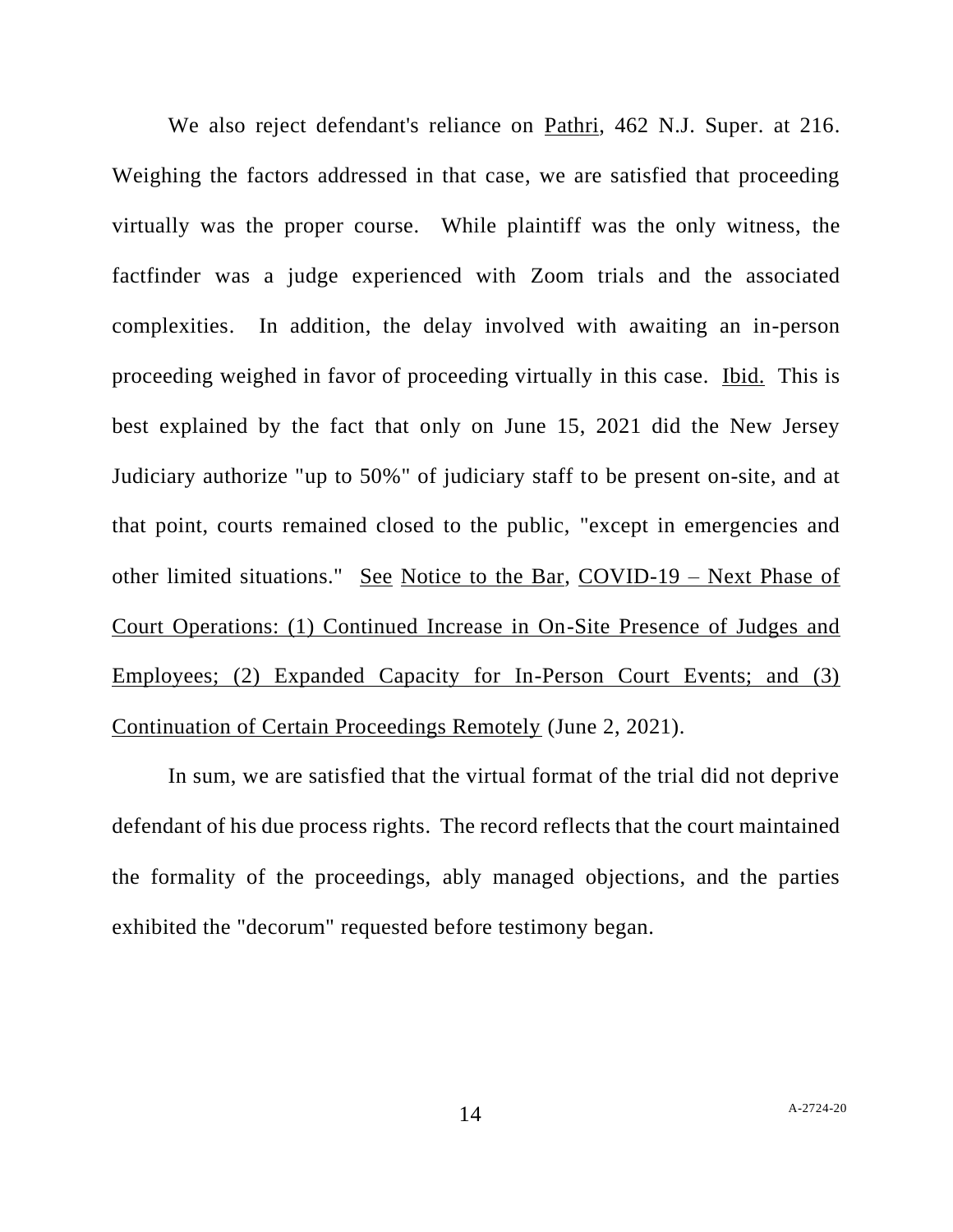Defendant also argues the court deprived him a meaningful opportunity to be heard with respect to his appeal of the TRO when it decided to proceed directly to the FRO trial. Again, we disagree.

The entry of a TRO can deprive a defendant of significant rights, by allowing "any relief necessary to prevent further abuse." N.J.S.A. 2C:25-29(b). Such relief may include "restraining the defendant from [contacting] the plaintiff or others," allowing "exclusive possession to the plaintiff of the residence or household," restricting parenting time, or awarding plaintiff emergency monetary relief. See N.J.S.A. 2C:25-29(b)(1)-(19).

Under N.J.S.A. 2C:25-28(i), a TRO is:

immediately appealable for a plenary hearing de novo not on the record before any judge of the Family Part of the county in which the plaintiff resides or is sheltered if that judge issued the temporary order or has access to the reasons for the issuance of the temporary order and sets forth in the record the reasons for the modification or dissolution.

[N.J.S.A. 2C:25-28(i).]

After any appeal of a TRO, a final hearing "shall be held in the Family Part of the Chancery Division of the Superior Court within [ten] days of the filing of a complaint." N.J.S.A. 2C:25-29(a); see also State of New Jersey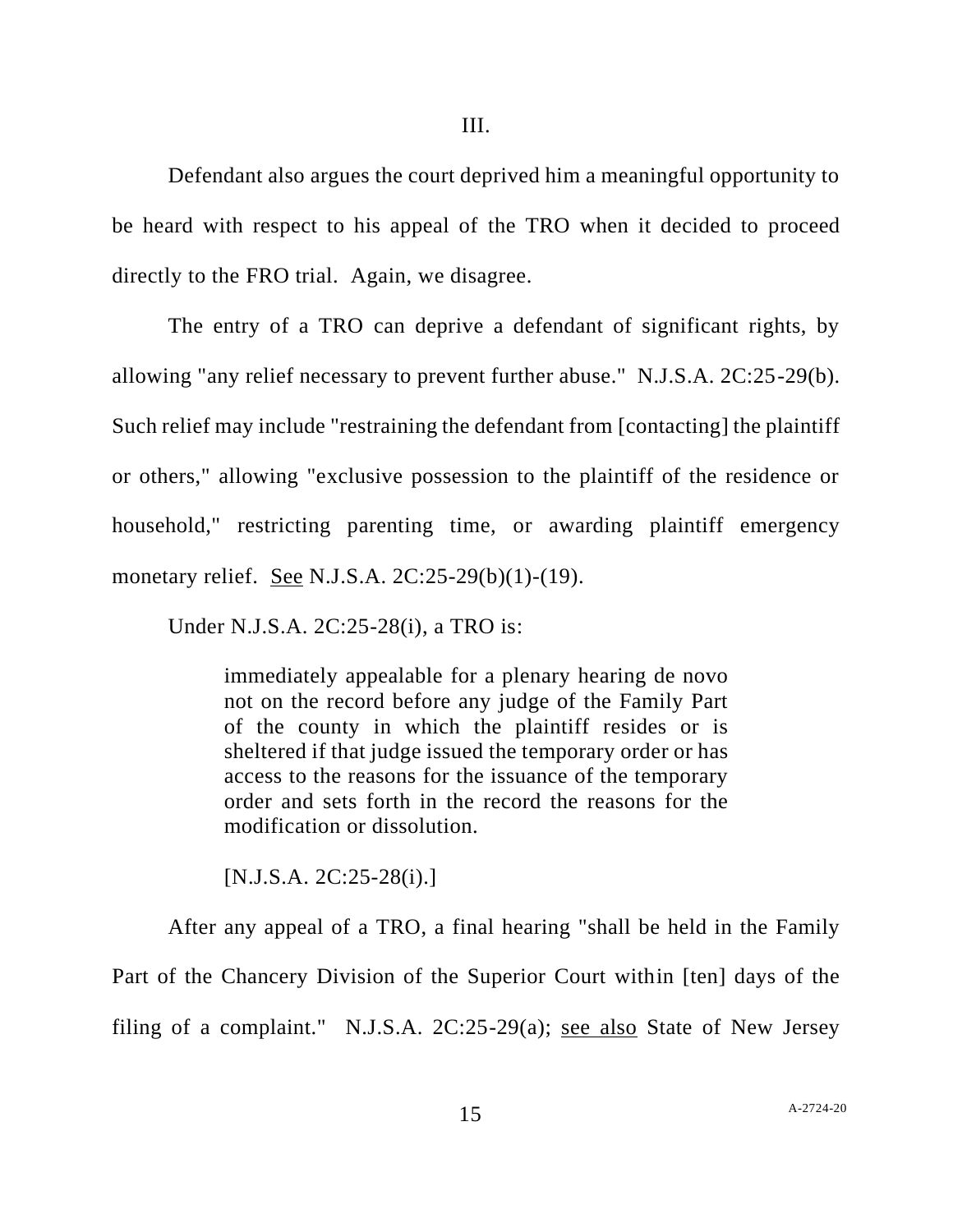Domestic Violence Procedures Manual §4.9.1 (2008) (hereinafter "Procedures Manual"). Neither the PDVA nor the Procedures Manual address the propriety of the court foregoing a hearing on an appeal of a TRO, but one court has recognized that "both parties may consent to converting an appeal hearing into a final hearing, as long as they are fully aware of the consequences and ramifications of doing so." Vendetti v. Meltz, 359 N.J. Super. 63, 67–68 (Ch. Div. 2002).

The availability of an immediate appeal of a TRO "appears to be designed to balance the fact that TROs are most often issued ex parte, without notice to the defendant, with the fundamental procedural due process rights of all litigants, particularly in light of the consequential relief most often granted in a TRO." Id. at 67–68. There may be circumstances in which "a defendant disputes the very occurrence of the alleged act of domestic violence that underpins the issuance of the TRO." Id. at 68. As such, "the defendant often seeks vacation of the TRO or at least significant modification of the restraints contained therein." Ibid.

We have previously emphasized the obvious point that under the PDVA, "[d]ue process is a fundamental right accorded to both parties." T.M.S. v. W.C.P., 450 N.J. Super. 499, 505 (App. Div. 2017). At a minimum, due process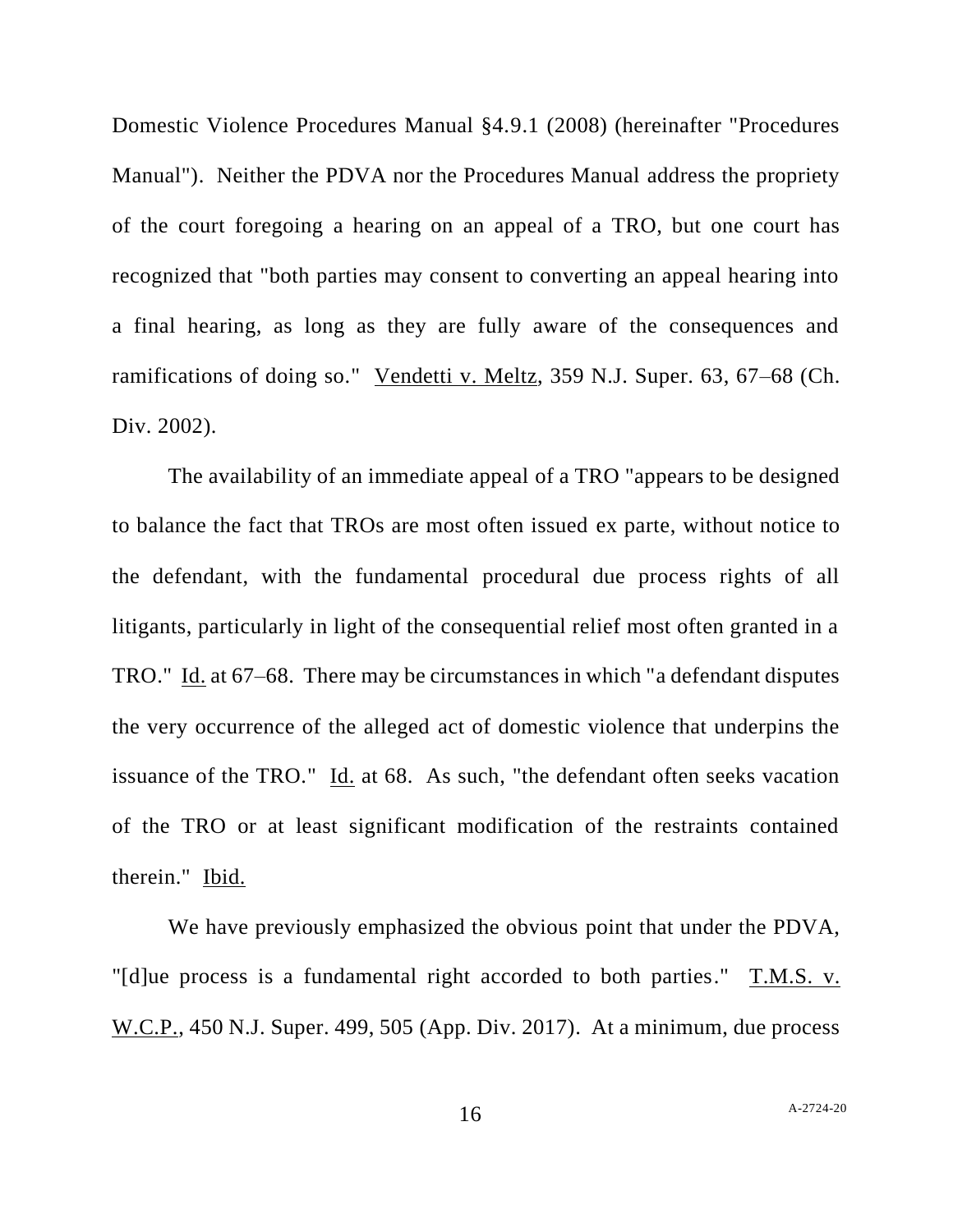"requires that a party in a judicial hearing receive notice defining the issues and an adequate opportunity to prepare and respond." J.D. v. M.D.F., 207 N.J. 458, 478 (2011) (quoting H.E.S. v. J.C.S., 175 N.J. 309, 321-22 (2003)).

Additionally, our Supreme Court has stressed the significant due process and fundamental fairness considerations attendant to hearings under the PDVA, noting that "due process forbids the trial court 'to convert a hearing on a complaint alleging one act of domestic violence into a hearing on other acts of domestic violence which are not even alleged in the complaint.'" H.E.S., 175 N.J. at 322 (quoting J.F. v. B.K., 308 N.J. Super. 387, 391-92 (App. Div. 1998)). Consequently, a judge considering the entry of a FRO should not rely upon a prior alleged course of violent conduct if it was not mentioned in the TRO application served upon a defendant, unless that defendant has been given fair notice of the complainant's desire to rely upon those past alleged incidents and an adequate opportunity to prepare a defense to those contentions. Id. at 321- 22.

Applying these principles, we are satisfied that under the unique circumstances presented by this case, the court did not err in its decision to forego a separate hearing with respect to defendant's appeal of the TRO. First, it is undisputed that defendant was provided proper notice of the TRO. Indeed,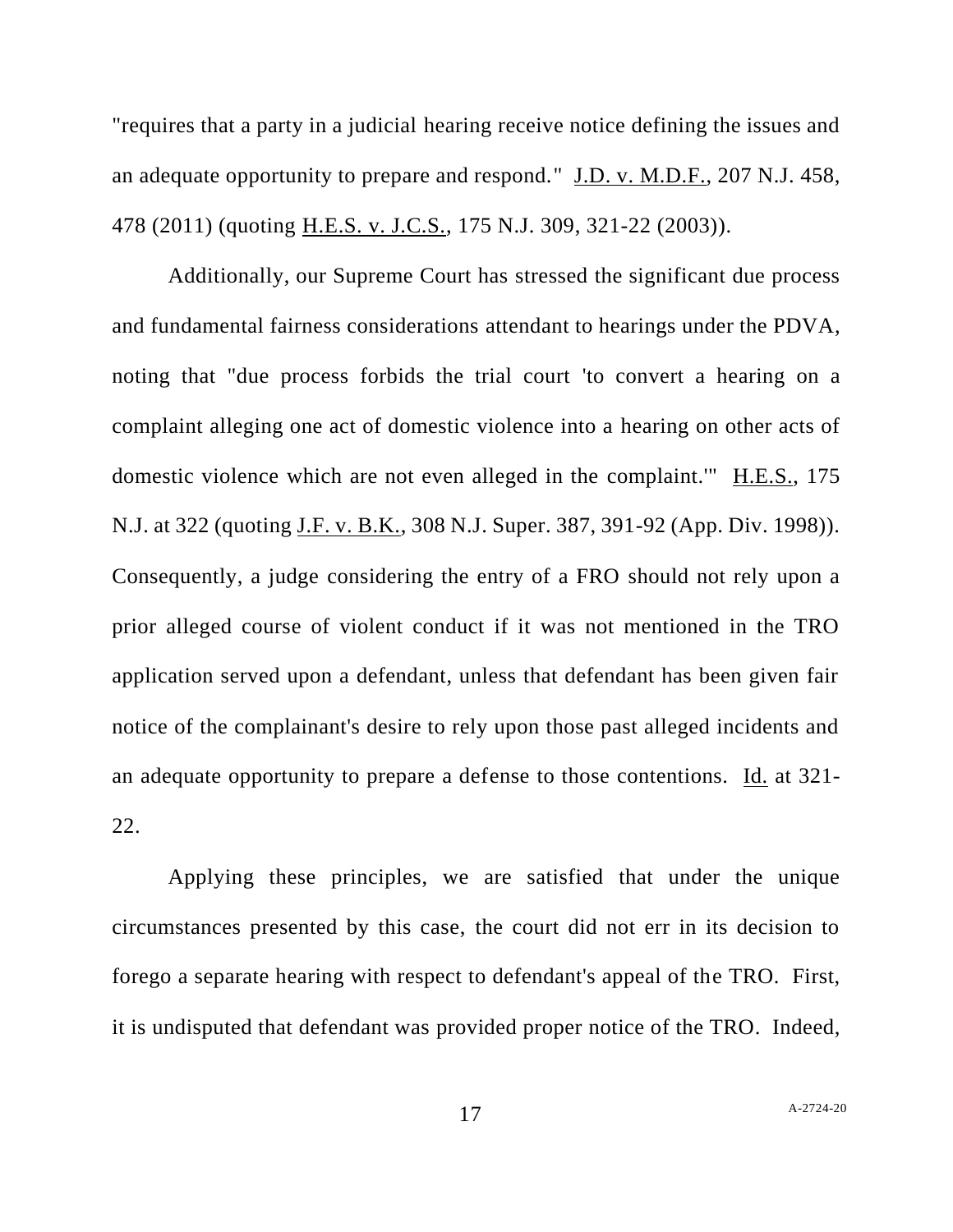the original TRO, and the second amended TRO, were both served on defendant the same day they were granted, but defendant did not appeal until two months later, claiming he needed to obtain a transcript of the telephonic hearing. That litigation decision undoubtedly contributed to the delay in resolution of the matter. We also note that appeals of TROs occur routinely in the Family Part without the need, and related delay associated with, obtaining transcripts.

Second, it is clear from our review of the record that the judge did not impose the FRO on grounds distinct from those included in the amended TRO, nor did plaintiff testify to additional instances of domestic violence or harassment other those outlined in the amended TRO. See H.E.S., 175 N.J. at 321-22. See also J.F., 308 N.J. Super. at 391-92 (trial court's finding that defendant committed an act of domestic violence based on a course of prior conduct never mentioned in the complaint deprived defendant of due process).

Although the preferable course would have been for the court to have held a hearing on defendant's TRO appeal, we are satisfied that the court did not violate defendant's due process rights when it decided to forego a hearing on the merits of the TRO, as he had ample time to "prepare and respond" for the FRO hearing. See J.D., 207 N.J. at 478. In addition, the court independently evaluated the propriety of entering the FRO, and addressed all of defendant's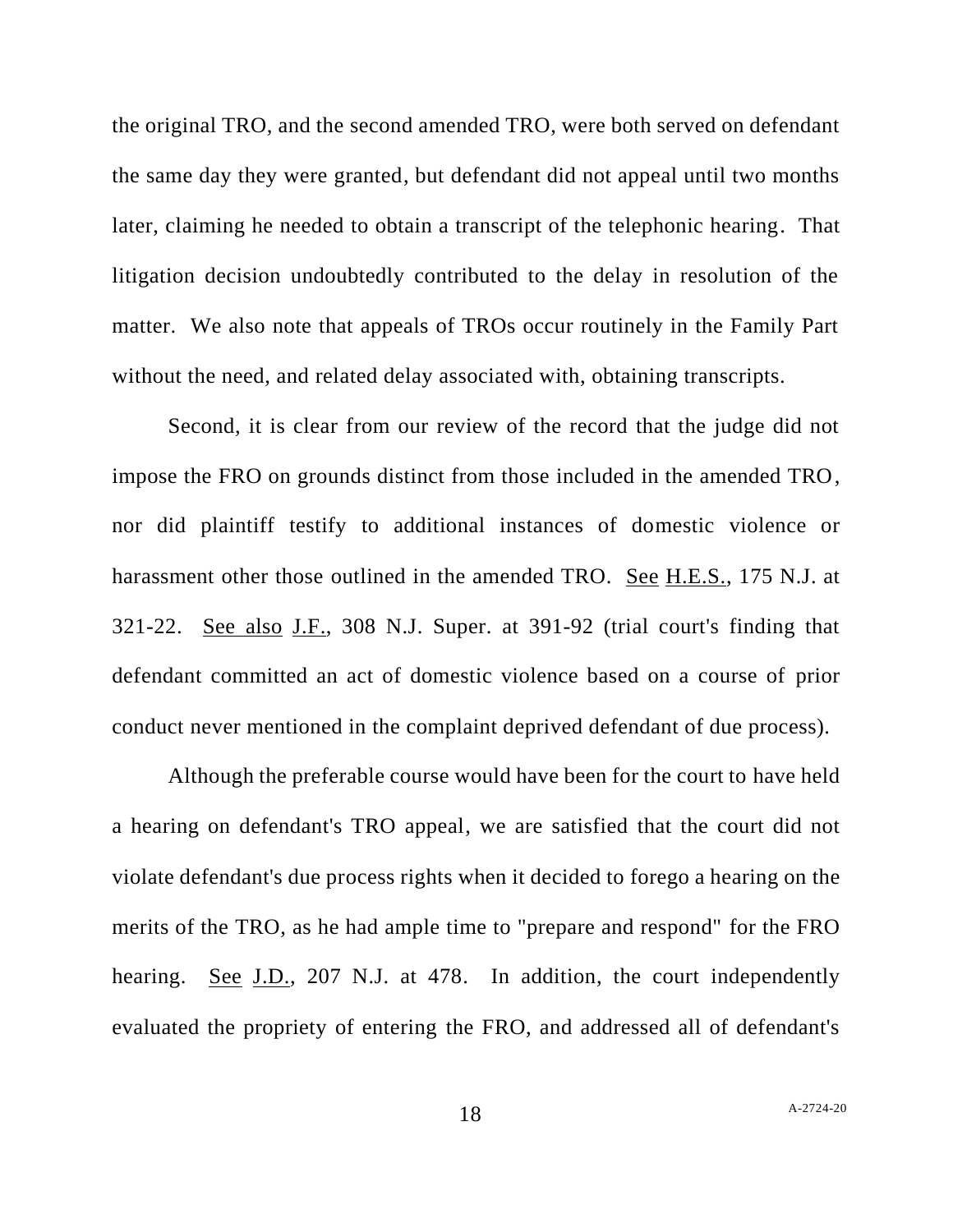claims of error with respect to the entry of the TRO, effectively mooting any challenge to the TRO.

## IV.

Defendant further argues the court erred when it granted the FRO because he did not commit the predicate act of harassment. He maintains that plaintiff's proofs fail both prongs of the two-part Silver test, as his communications with plaintiff ceased five months prior to her TRO application and were primarily directed at Alan. We reject these arguments.

Our review of a family judge's factual findings is limited. N.J. Div. of Child Prot. & Permanency v. J.B., 459 N.J. Super. 442, 450 (App. Div. 2019). We defer to a family judge's factual findings when supported by substantial, credible evidence in the record because the judge "has the superior ability to gauge the credibility of the witnesses who testify" and has "special expertise in matters related to the family." N.J. Div. of Youth & Fam. Servs. v. F.M., 211 N.J. 420, 448 (2012); see also Cesare v. Cesare, 154 N.J. 394, 413 (1998). "We recognize that the cold record, which we review, can never adequately convey the actual happenings in a courtroom." F.M., 211 N.J. at 448.

We intervene only when a trial judge's factual conclusions are "so wide of the mark" they are "clearly mistaken." N.J. Div. Youth & Fam. Servs. v. G.L.,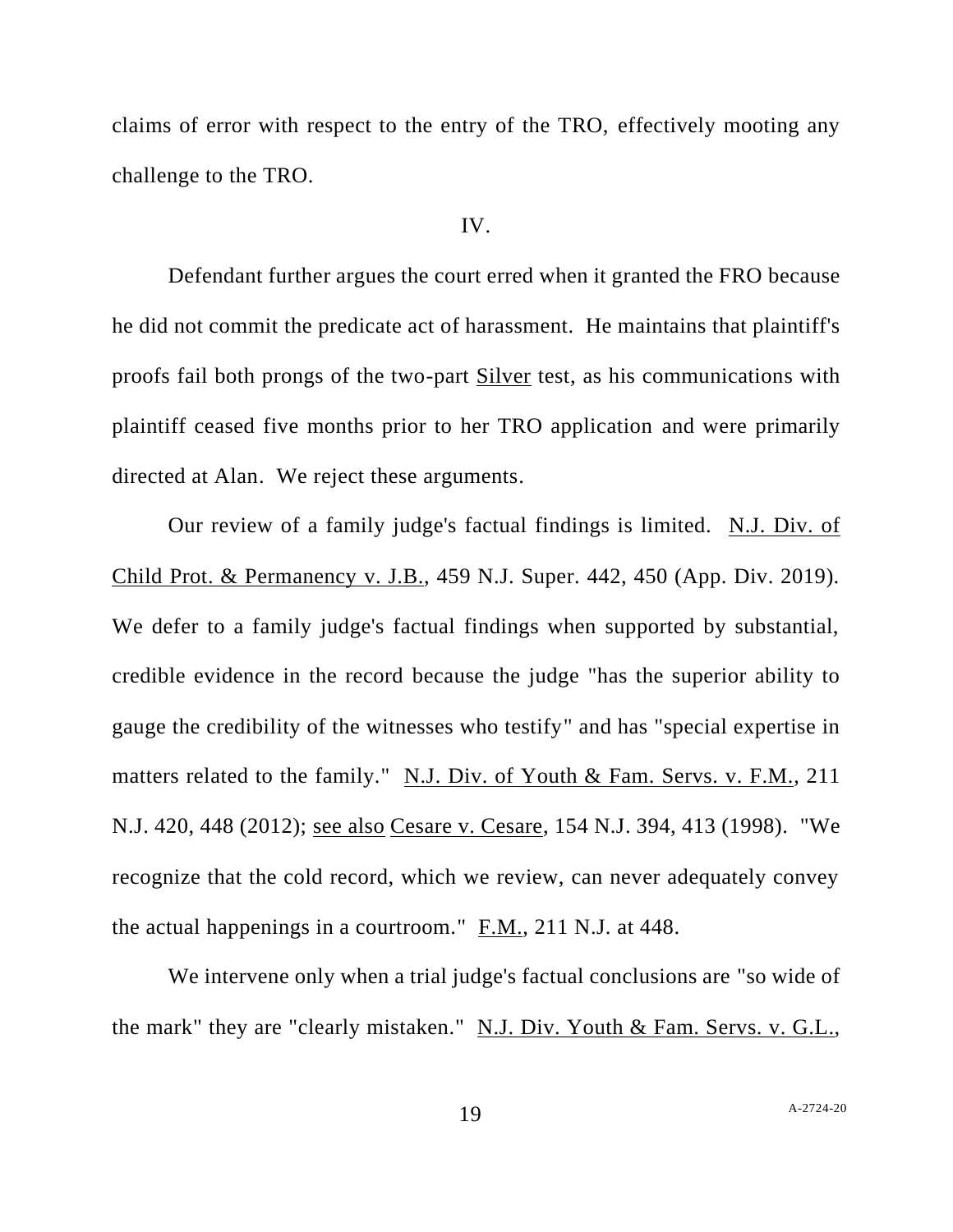191 N.J. 596, 605 (2007). Questions of law are reviewed de novo and are not entitled to any special deference. See Gere v. Louis, 209 N.J. 486, 499 (2012). We will not defer to the Family Part's legal conclusions if "based upon a misunderstanding of . . . applicable legal principles." T.M.S., 450 N.J. Super. at 502 (quoting N.T.B. v. D.D.B., 442 N.J. Super. 205, 215 (App. Div. 2015)).

As discussed, a plaintiff must satisfy the two-prong test set forth in Silver to obtain a FRO. Under the first Silver prong, defendant argues there was no predicate act of harassment directed at plaintiff. We have previously identified harassment as "the most frequently reported predicate offense," L.M.F. v. J.A.F., Jr., 421 N.J. Super. 523, 533 (App. Div. 2011), in domestic violence cases. Harassment is established where a person:

> a. Makes, or causes to be made, a communication or communications anonymously or at extremely inconvenient hours, or in offensively coarse language, or any other manner likely to cause annoyance or alarm;

> b. Subjects another to striking, kicking, shoving, or other offensive touching, or threatens to do so; or

> c. Engages in any other course of alarming conduct or of repeatedly committed acts with purpose to alarm or seriously annoy such other person.

[N.J.S.A. 2C:33-4.]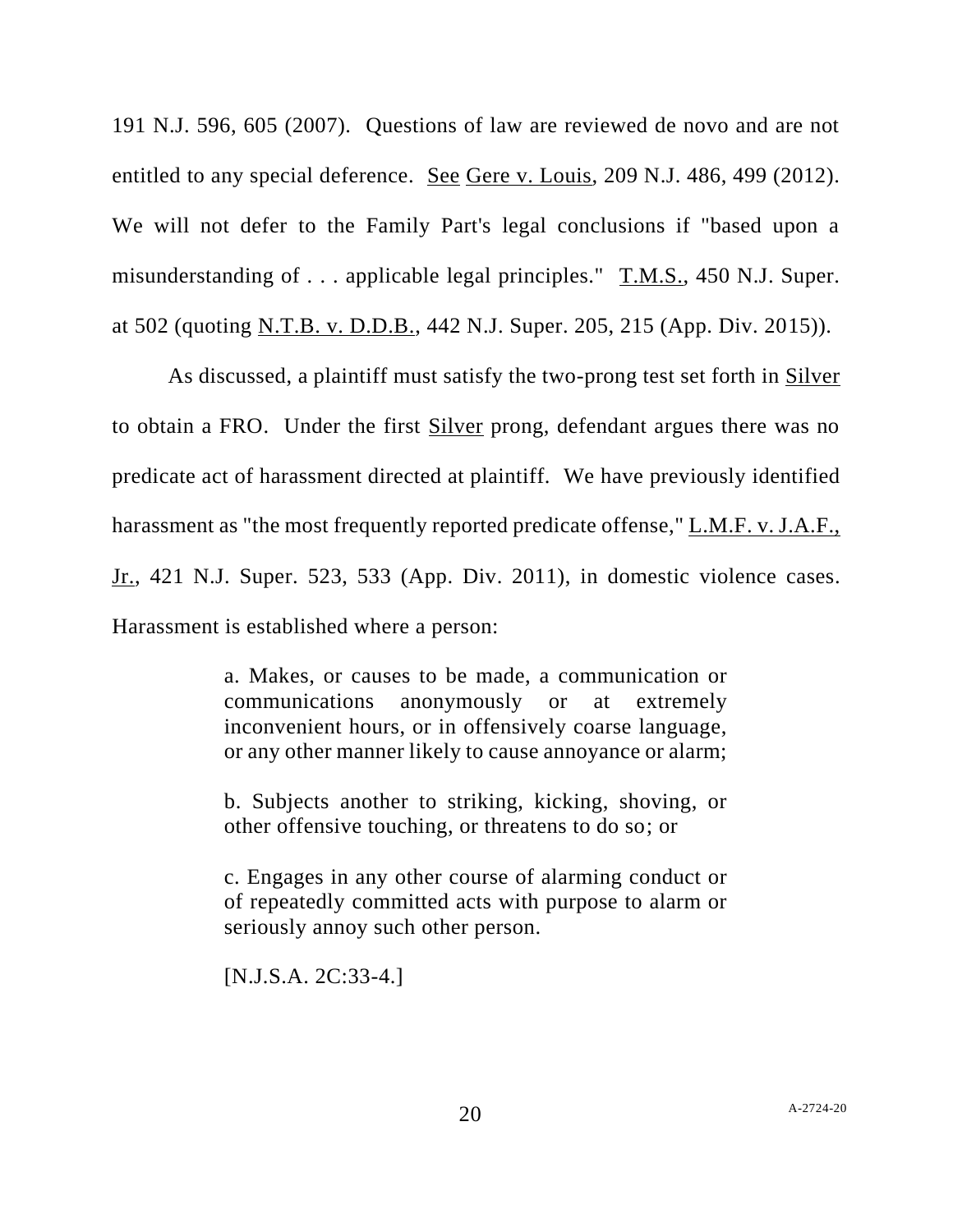The phrase "to alarm or seriously annoy" in subsection (c) means "to weary, worry, trouble, or offend." State v. Hoffman, 149 N.J. 564, 580-81 (1997); see also J.D., 207 N.J. at 478. A finding of harassment also requires proof of an intent or purpose to harass. Hoffman, 149 N.J. at 576-77. In other words, a plaintiff must prove "the actor's conscious object was to alarm or annoy." J.D., 207 N.J. at 486-87 (finding defendant's "snide remarks" made to plaintiff's boyfriend when she was not present were not sufficient to establish intent). In addition, the communication must be delivered to the victim for harassment to occur, and "mere awareness that someone might be alarmed or annoyed is insufficient." R.G. v. R.G., 449 N.J. Super. 208, 226 (App. Div. 2017) (citing J.D., 207 N.J. at 487).

A finding that a defendant committed a predicate act does not "automatically mandate[ ]" the entry of a FRO. Silver, 387 N.J. Super. at 126- 27. Where a predicate act is found, the evidence must establish the defendant "subjected [the victim] to potential abusive and controlling behavior" as a result of the parties' previous domestic relationship. R.G., 449 N.J. Super. at 229. Under the second Silver prong, "the guiding standard is whether a restraining order is necessary, upon an evaluation of the factors set forth in N.J.S.A. 2C:25-  $29(a)(1)$  to  $-29(a)(6)$ , to protect the victim from an immediate danger or to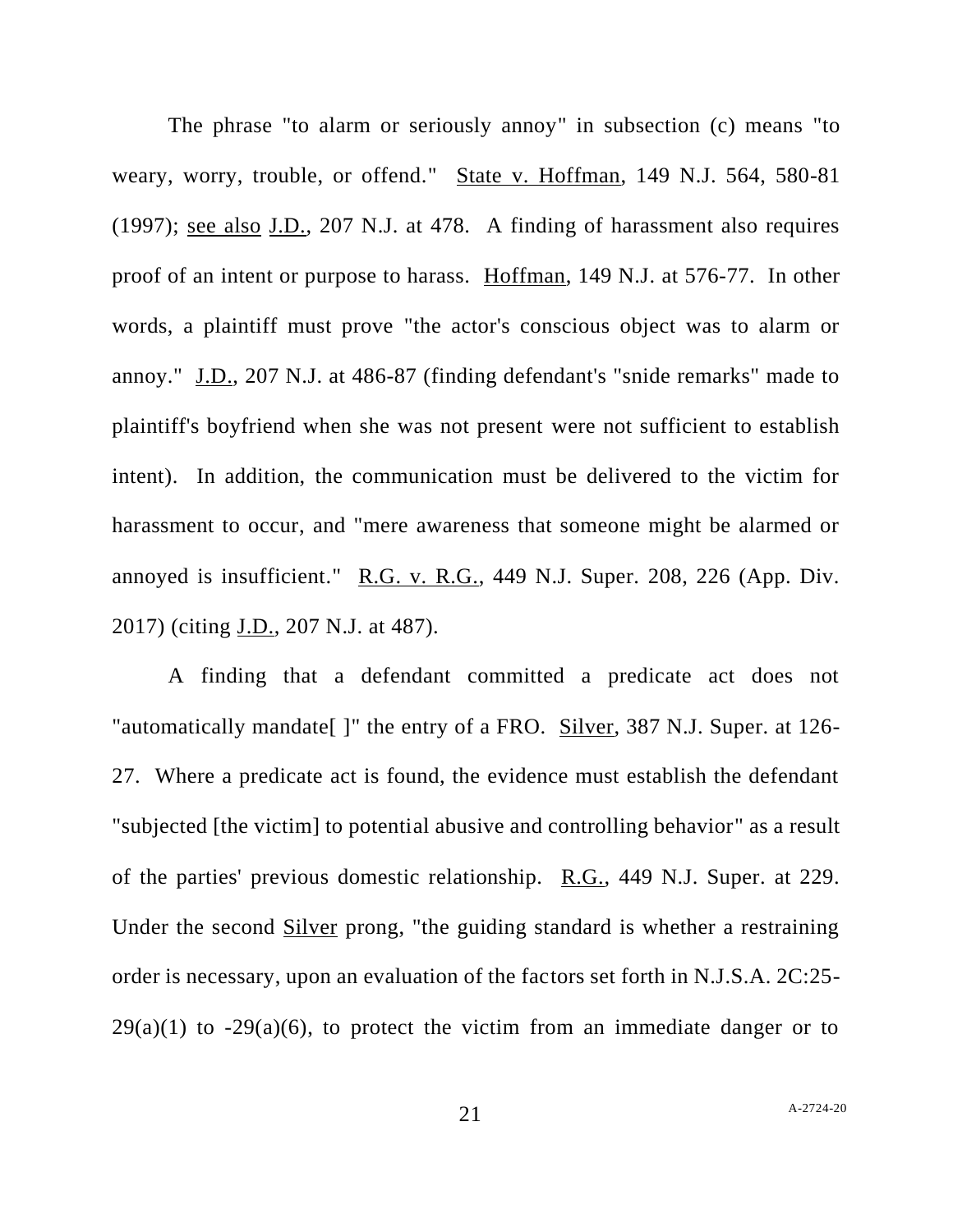prevent further abuse." Silver, 387 N.J. Super. at 127. "[W]hen determining whether a restraining order should be issued based on . . . any of the predicate acts, the court must consider the evidence in light of whether there is a previous history of domestic violence, and whether there exists immediate danger to person or property." Silver, 387 N.J. Super. at 126.

We are satisfied the judge's conclusion that defendant harassed plaintiff, as defined under N.J.S.A. 2C:33-4, was based upon substantial, credible evidence in the record. That evidence amply supports the finding that defendant possessed the conscious objective to use Alan as an instrument of harassment. We agree with the judge that defendant's disclosure of "intimate and personal details" in the communications supported a finding of purposeful harassment through Alan as a "vessel." Indeed, defendant's purpose is established by his own words when he expressly requested Alan deliver a message to plaintiff.

The record also establishes that defendant made communications to plaintiff "in offensively coarse language" and in a "manner likely to cause annoyance or alarm  $\dots$ ." N.J.S.A. 2C:33-4(a). Plaintiff testified, and the text messages show, that defendant called her a "whore," a "slut" and "damaged goods," among other vulgar names. She further stated that defendant sent various threatening text messages to her before he began to contact Alan, and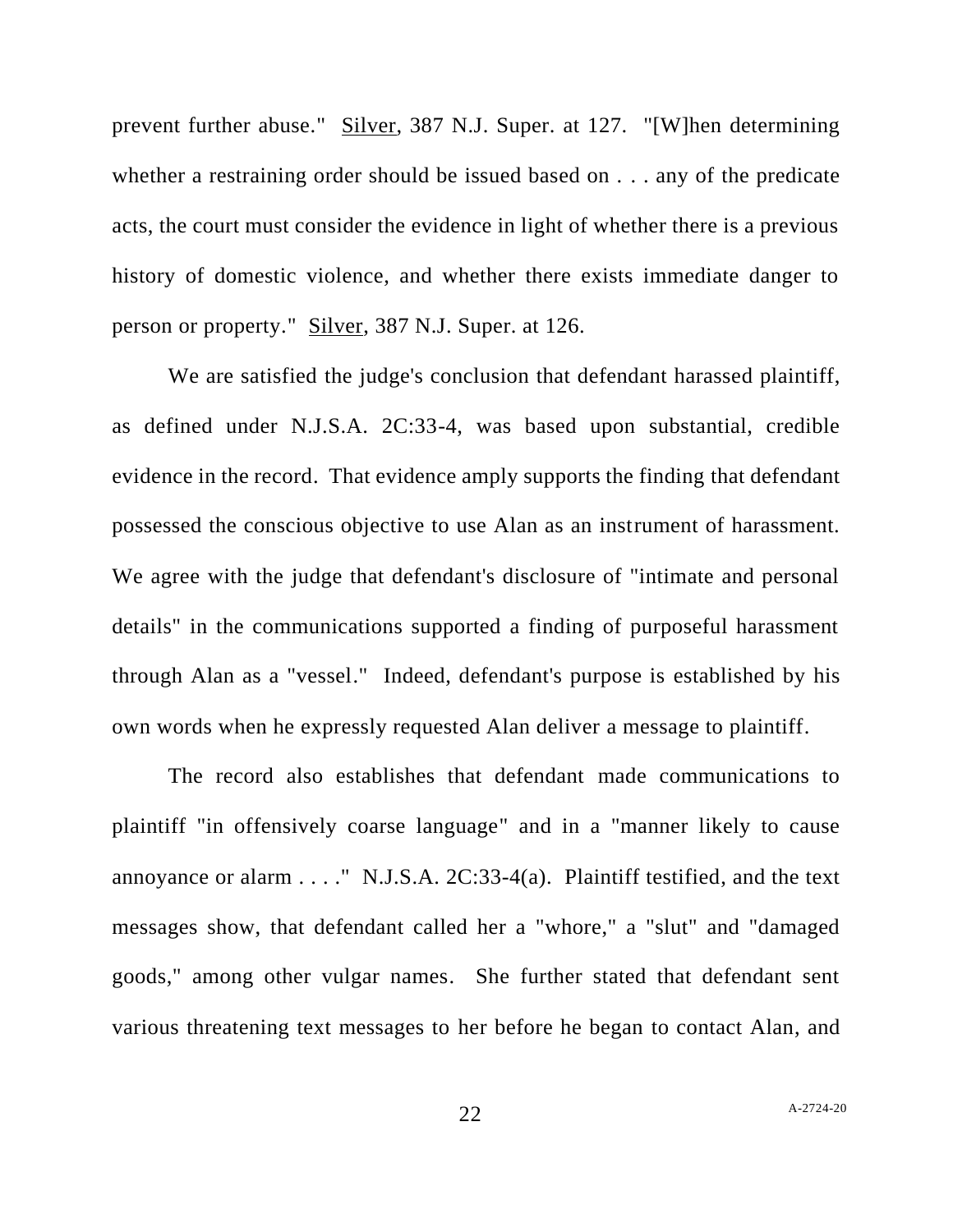later threatened Alan's job. She also testified that she saw defendant parked outside her house on various occasions, all of which the judge found to be credible.

We are also satisfied that the judge's conclusion that plaintiff needed permanent protection from defendant is sufficiently supported by the record, given the violent behavior defendant exhibited throughout the nearly five-yearlong relationship, which the judge carefully considered under N.J.S.A. 2C:25-  $29(a)(1)-(6)$ . Indeed, the record clearly establishes that defendant engaged in a course of abusive conduct over several years. See J.D., 207 N.J. at 478. Plaintiff testified to numerous instances in which plaintiff physically assaulted her, including one when he threatened to kill her. We also consider significant the judge's amply supported finding that plaintiff did not have any vindictive motives. Indeed, plaintiff testified that her intent was not to harm defendant, or for him to lose his pension, but rather, she wanted to be free from his constant contact.

## V.

Finally, defendant argues the court erred when it admitted female voice recordings and text messages that came from unknown numbers. Specifically, defendant contends his due process rights were violated because the court did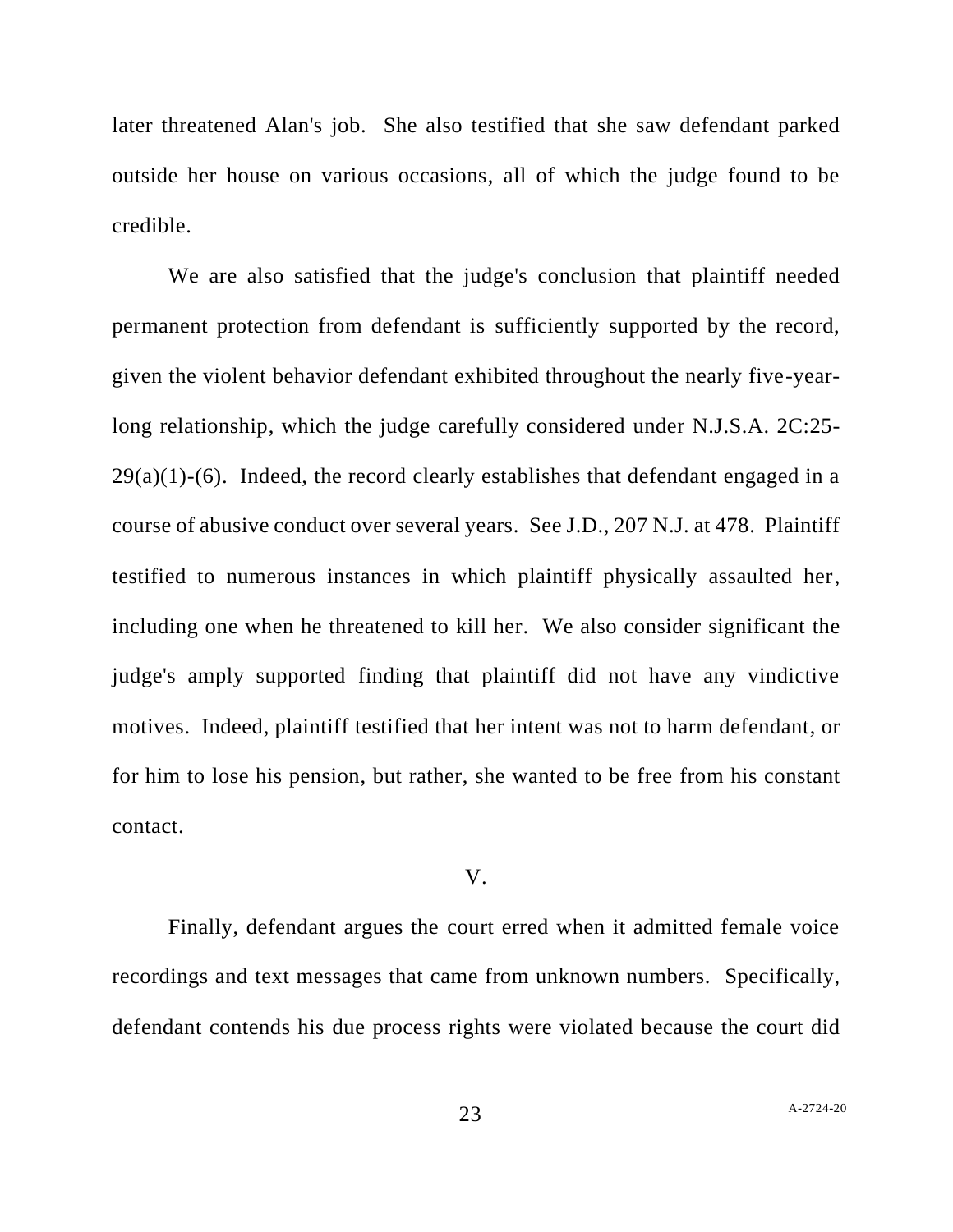not sustain his hearsay objections and "glossed over an obvious authenticity issue." We disagree.

We defer to a trial court's evidentiary ruling absent an abuse of discretion. State v. Garcia, 245 N.J. 412, 430 (2021). We do so because "the decision to admit or exclude evidence is one firmly entrusted to the trial court's discretion." State v. Prall, 231 N.J. 567, 580 (2018) (quoting Est. of Hanges v. Metro. Prop. & Cas. Ins. Co., 202 N.J. 369, 383-84 (2010)).

We evaluate defendant's arguments after considering the applicable evidentiary rules. First, N.J.R.E. 901 states that "[t]he requirement of authentication or identification as a condition precedent to admissibility is satisfied by evidence sufficient to support a finding that the matter is what its proponent claims." As we pointed out in Kalola v. Eisenberg, "[N.J.R.E.] 901 'does not erect a particularly high hurdle' . . . The proponent of the evidence is not required 'to rule out all possibilities inconsistent with authenticity, or to prove beyond any doubt that the evidence is what it purports to be.'" 344 N.J. Super. 198, 205-06 (Law Div. 2001) (quoting United States v. Dhinsa, 243 F.3d 635, 658 (2d Cir. 2001)). "The requirement under [N.J.R.E.] 901 is satisfied if sufficient proof has been introduced so that a reasonable juror could find that the matter in question is what its proponent claims." Ibid.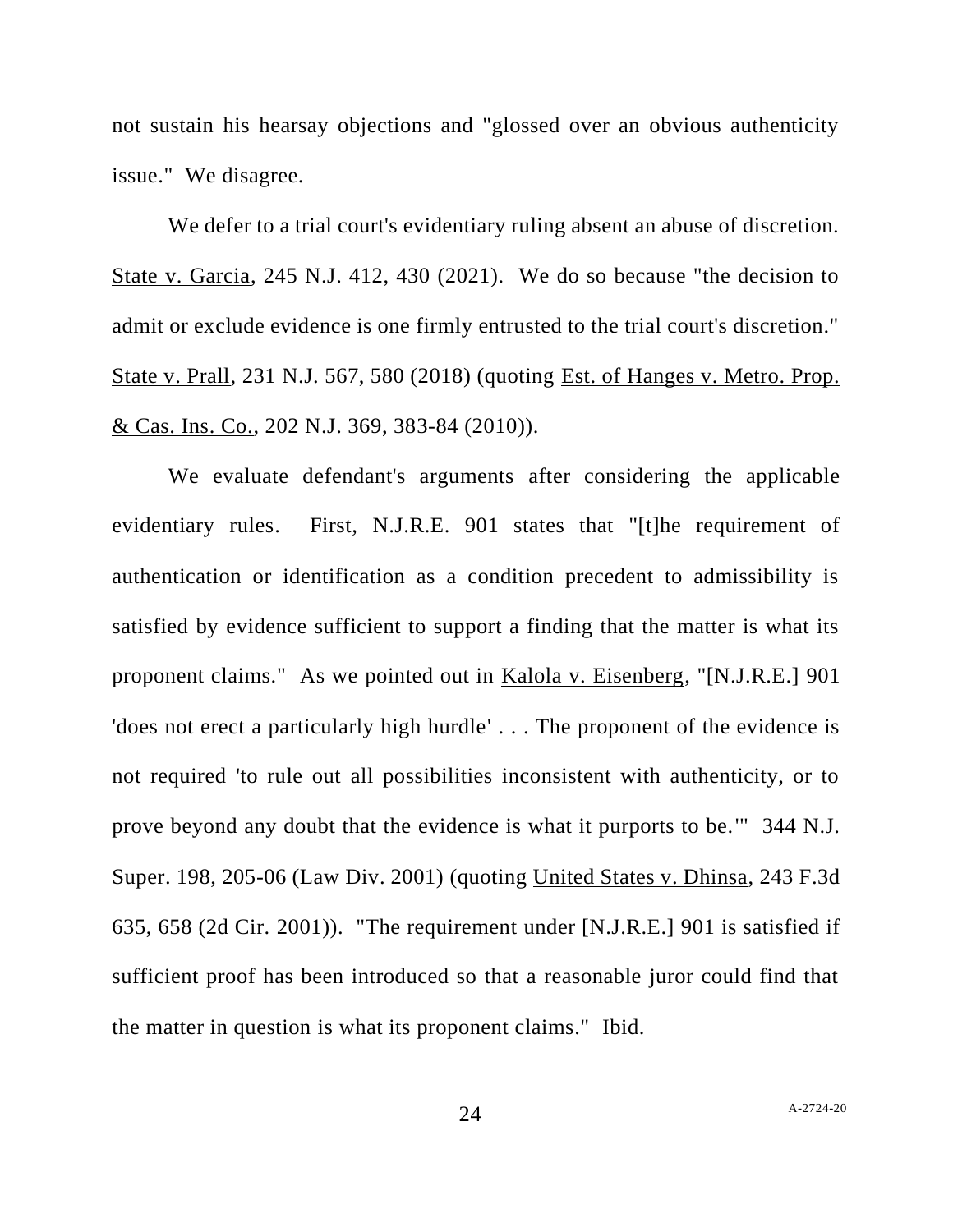In addition, hearsay is defined as "a statement, other than one made by the declarant while testifying at the trial or hearing, offered in evidence to prove the truth of the matter asserted." N.J.R.E. 801(c). Because hearsay is deemed "untrustworthy and unreliable," State v. White, 158 N.J. 230, 238 (1999), it is "not admissible except as provided by [the Rules of Evidence] or by other law," N.J.R.E. 802. However, "if evidence is not offered for the truth of the matter asserted, the evidence is not hearsay, and no exception to the hearsay rule is necessary to introduce that evidence at trial." State v. Long, 173 N.J. 138, 152 (2002).

The party-opponent statement exception to the hearsay rule applies when the statement is "offered against a party-opponent" and is either that partyopponent's own statement, adopted by word or conduct or manifestly believed by the party-opponent, made by an agent concerning their agency, or "made at the time the party-opponent and the declarant were participating in a plan to commit a crime or civil wrong and the statement was made in furtherance of that plan." N.J.R.E. 803(b)(1)-(5).

First, we reject defendant's argument that plaintiff's proofs were not properly authenticated under N.J.R.E. 901. Plaintiff introduced sufficient proof "to support a finding that the matter in question is what its proponent claims."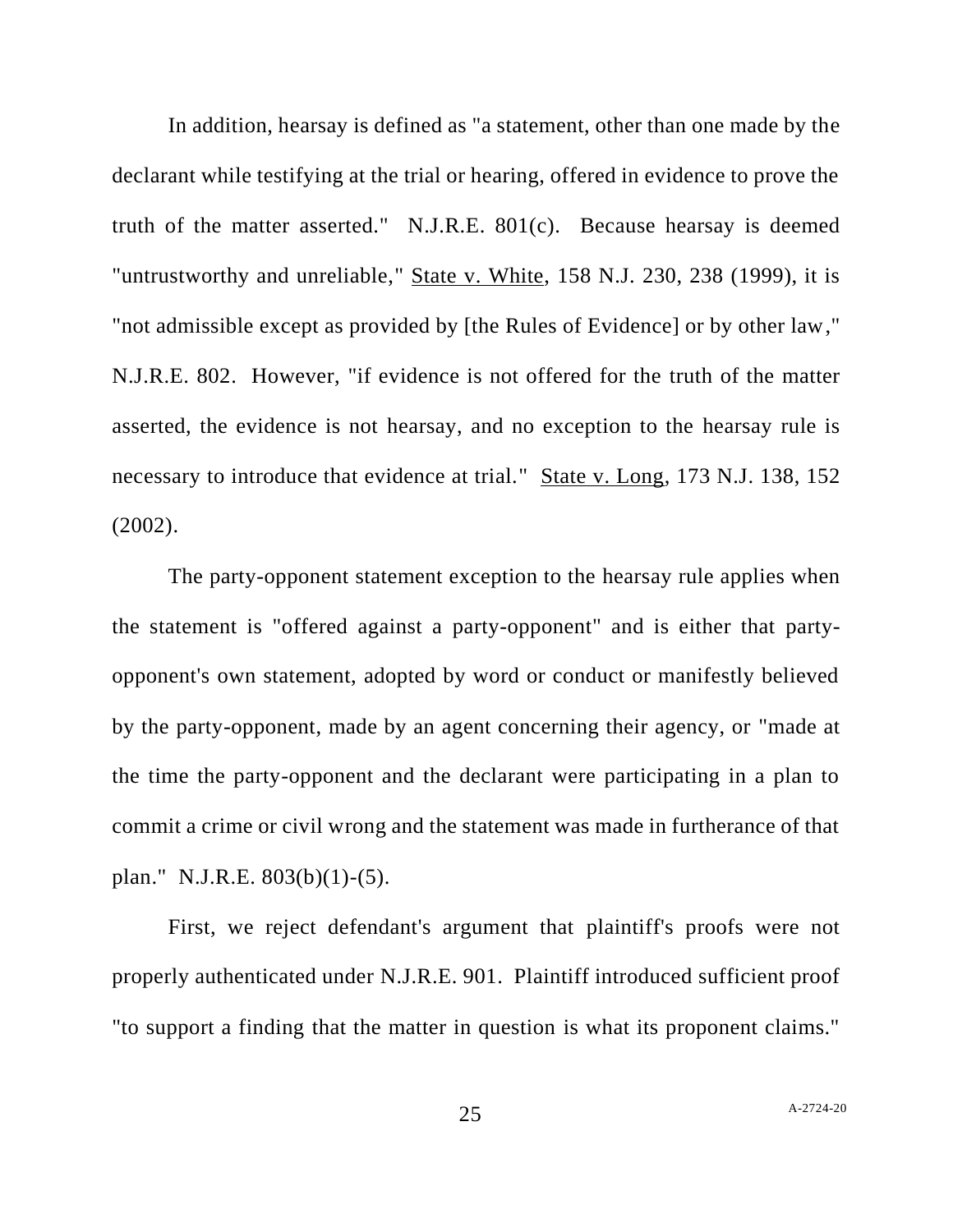N.J.R.E. 901. Plaintiff testified as to each exhibit, describing the screenshots she took of the text messages and telephone call records on Alan's phone. The voicemail recordings were played in court, transcribed into the record, and plaintiff authenticated them as a "fair and accurate" representation of voicemails she listened to on Alan's phone. Plaintiff did the same for the text messages, stating she observed the messages on Alan's phone as he received them.

Second, we are satisfied that it was not plain error for the judge to admit both the text messages from unknown numbers and the computerized voicemails from defendant's number to which defendant did not object. See State v. Singh, 245 N.J. 1, 13 (2021). Finding plaintiff credible, the judge concluded the text messages from unknown numbers came from defendant because they included information about plaintiff that only he knew, thereby satisfying the partyopponent exception under N.J.R.E. 803(b).

With respect to the computerized voicemail recordings from unknown numbers, we conclude Judge Gramiccioni did not abuse her discretion when she admitted those recordings over defendant's objection. See Garcia, 245 N.J. at 430. Plaintiff testified that the female voice from these numbers matched that of the voicemails from defendant's number, which we discern the judge reasoned sufficient to satisfy N.J.R.E. 901 and 803(b).